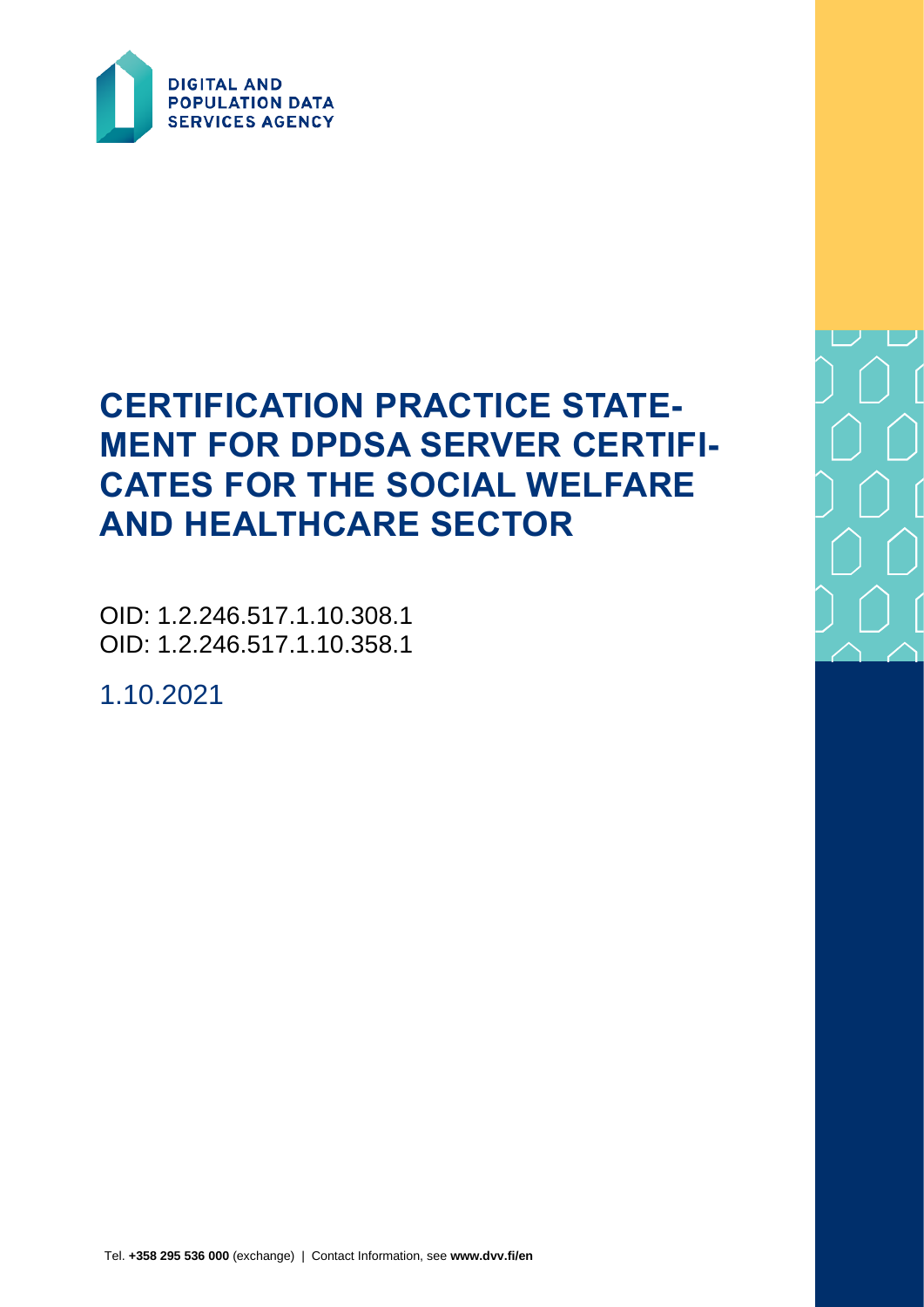

| <b>Document management</b> |                     |  |  |  |
|----------------------------|---------------------|--|--|--|
| Owner                      |                     |  |  |  |
| Prepared by                | <b>Ville Aarnio</b> |  |  |  |
| Inspected by               |                     |  |  |  |
| Approved by                | Mikko Pitkänen      |  |  |  |

| <b>Version control</b> |                                                                                                                                                                                                                                  |              |  |  |
|------------------------|----------------------------------------------------------------------------------------------------------------------------------------------------------------------------------------------------------------------------------|--------------|--|--|
| version no.            | what has been done                                                                                                                                                                                                               | date/person  |  |  |
| $v$ 1.0                | Version 1.0                                                                                                                                                                                                                      | 1.6.2021/NA  |  |  |
| v <sub>1.1</sub>       | Added information regarding ETSI QCP-w, Added information re-<br>garding ETSI QCP-w, changed the maximum issuance time of cer-<br>tificates, added information regarding CA:s responsibility on check-<br>ing registrar's domain | 1.10.2021/VA |  |  |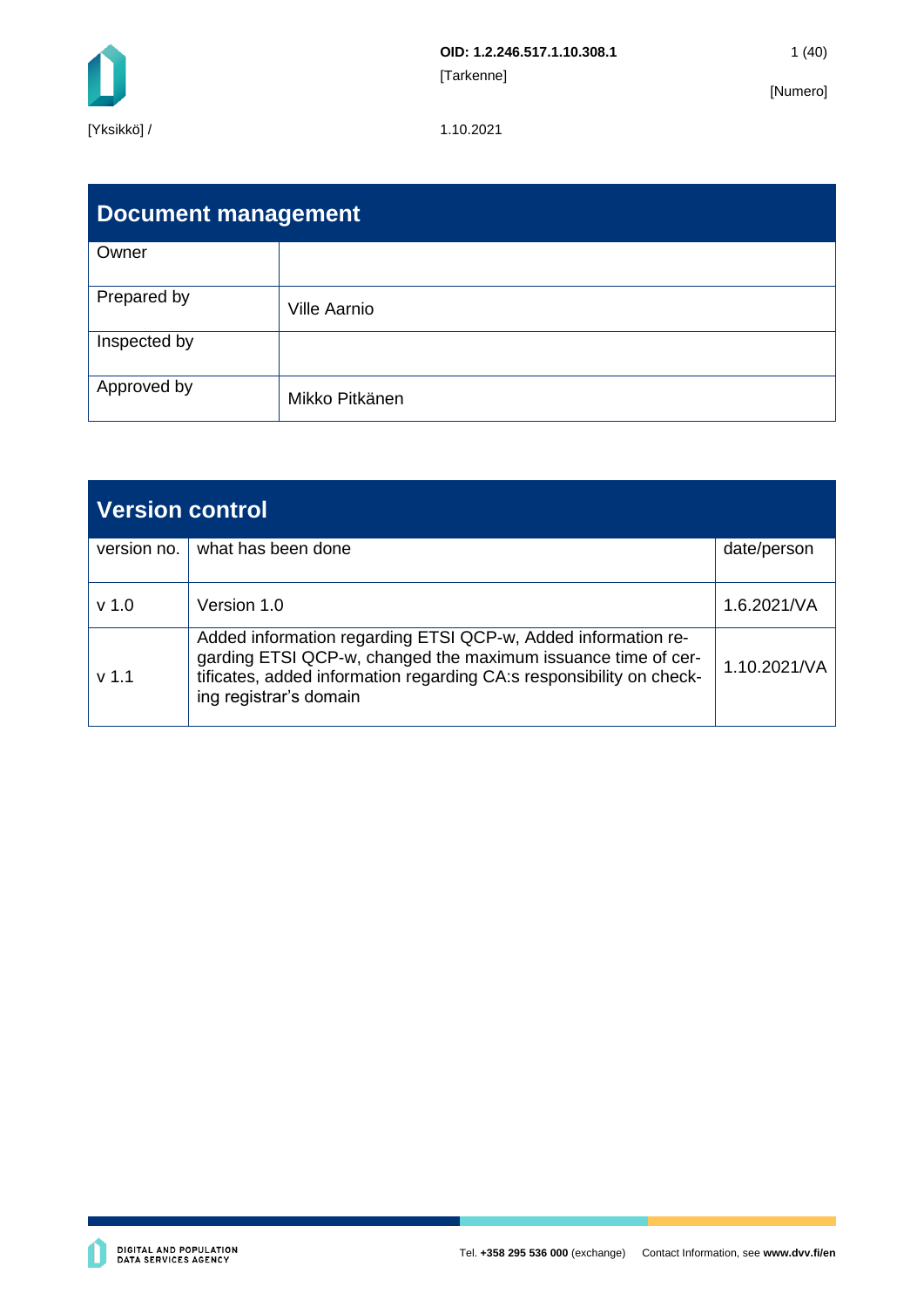

1.10.2021

# **Table of contents**

| 1                       |     |       |                                                                             |  |  |  |
|-------------------------|-----|-------|-----------------------------------------------------------------------------|--|--|--|
| $\mathbf{2}$            |     |       |                                                                             |  |  |  |
|                         | 2.1 |       |                                                                             |  |  |  |
|                         | 2.2 |       |                                                                             |  |  |  |
|                         | 2.3 |       |                                                                             |  |  |  |
|                         | 2.4 |       |                                                                             |  |  |  |
| $\overline{\mathbf{3}}$ |     |       |                                                                             |  |  |  |
|                         | 3.1 |       |                                                                             |  |  |  |
|                         | 3.2 |       |                                                                             |  |  |  |
|                         |     | 3.2.1 |                                                                             |  |  |  |
|                         |     | 3.2.2 |                                                                             |  |  |  |
|                         |     |       |                                                                             |  |  |  |
|                         | 1.  |       |                                                                             |  |  |  |
|                         |     | 3.2.3 |                                                                             |  |  |  |
|                         |     | 3.2.4 |                                                                             |  |  |  |
|                         |     | 3.2.5 |                                                                             |  |  |  |
|                         |     | 3.2.6 |                                                                             |  |  |  |
|                         | 2.  |       |                                                                             |  |  |  |
| 4                       |     |       |                                                                             |  |  |  |
|                         | 4.1 |       |                                                                             |  |  |  |
|                         |     |       |                                                                             |  |  |  |
|                         | 4.2 |       |                                                                             |  |  |  |
|                         | 4.3 |       |                                                                             |  |  |  |
|                         | 4.4 |       |                                                                             |  |  |  |
|                         |     | 4.4.1 |                                                                             |  |  |  |
|                         |     | 4.4.2 |                                                                             |  |  |  |
| 5                       |     |       |                                                                             |  |  |  |
|                         | 3.  |       |                                                                             |  |  |  |
|                         | 4.  |       |                                                                             |  |  |  |
|                         | 5.  |       |                                                                             |  |  |  |
|                         | 6.  |       |                                                                             |  |  |  |
| 7.                      |     |       | Requirements applicable to the operation of the certification authority  19 |  |  |  |
|                         | 8.  |       |                                                                             |  |  |  |
|                         | 9.  |       |                                                                             |  |  |  |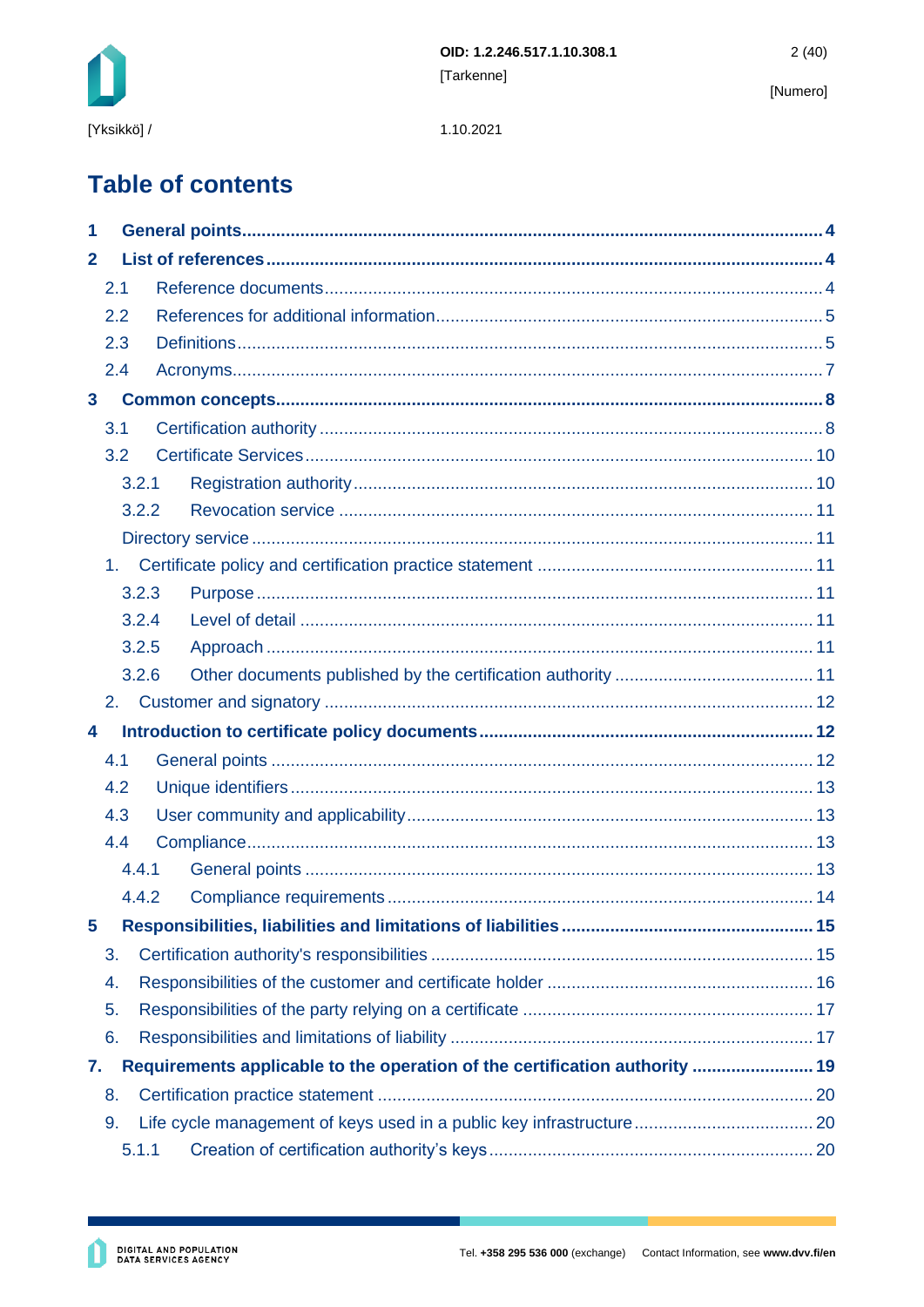

| 5.1.2  | Storage, backup and recovery of the certification authority's key 21        |  |
|--------|-----------------------------------------------------------------------------|--|
| 5.1.3  |                                                                             |  |
| 5.1.4  |                                                                             |  |
| 5.1.5  |                                                                             |  |
| 10.    | Life cycle management of certificates used in a public key system  22       |  |
| 5.1.6  |                                                                             |  |
| 5.1.7  | Renewing a certificate, changing the key pair and updating a certificate 24 |  |
| 5.1.8  |                                                                             |  |
| 5.1.9  |                                                                             |  |
| 5.1.10 |                                                                             |  |
| 5.1.11 |                                                                             |  |
| 11.    | The certification authority's management and operating procedures 30        |  |
| 5.1.12 |                                                                             |  |
| 5.1.13 |                                                                             |  |
| 5.1.14 |                                                                             |  |
| 5.1.15 |                                                                             |  |
| 5.1.16 |                                                                             |  |
| 5.1.17 |                                                                             |  |
| 5.1.18 |                                                                             |  |
| 5.1.19 | Business continuity management and processing of anomalies34                |  |
| 5.1.20 |                                                                             |  |
| 5.1.21 |                                                                             |  |
| 5.1.22 |                                                                             |  |
| 12.    |                                                                             |  |
| 13.    | . Framework for the specification of other certificate policy documents 38  |  |
| 14.    |                                                                             |  |
| 15.    |                                                                             |  |
| 16.    |                                                                             |  |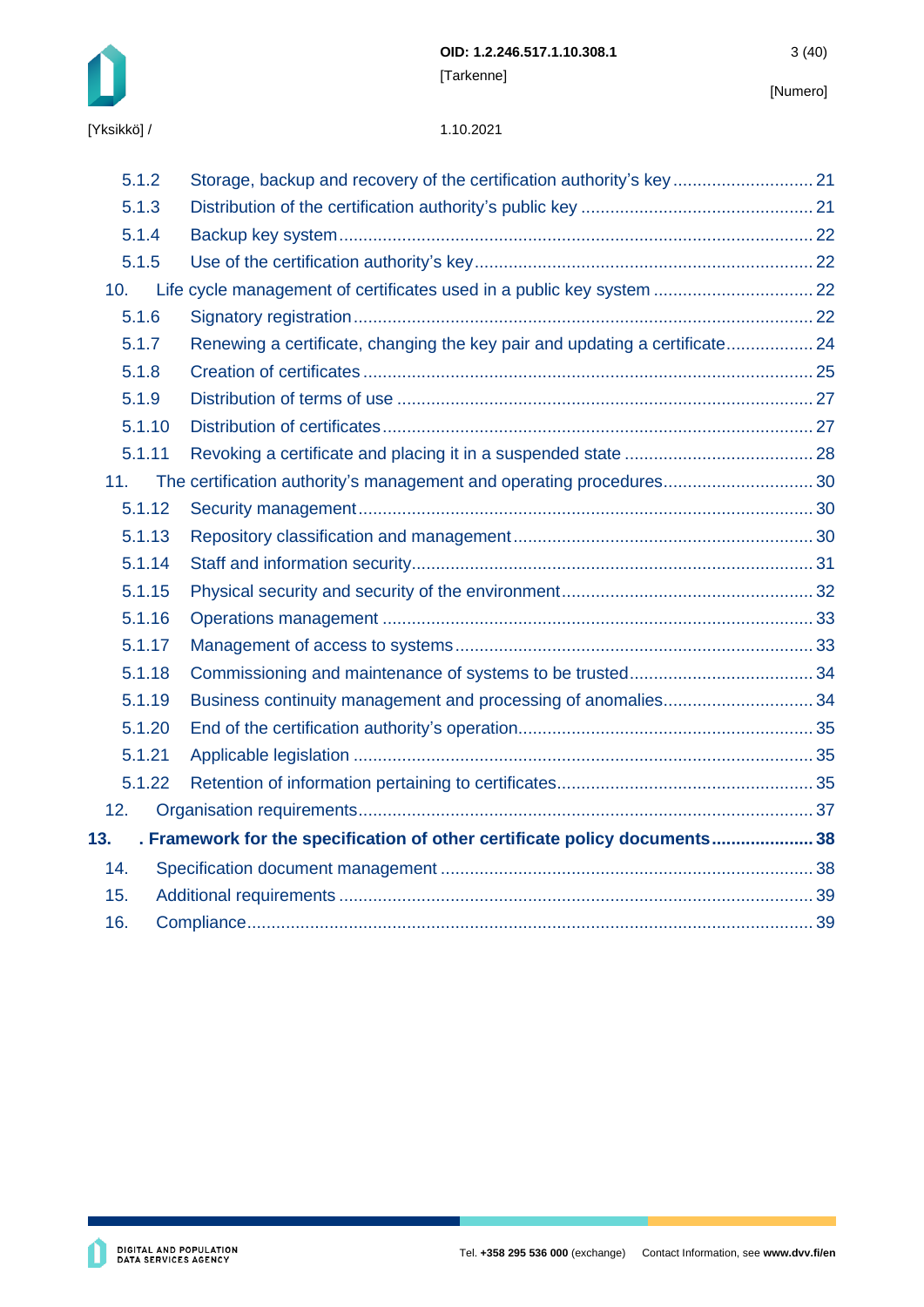

## **CERTIFICATION PRACTICE STATEMENT FOR DPDSA SERVER CERTIFICATES FOR THE SOCIAL WELFARE AND HEALTHCARE SECTOR**

### <span id="page-4-0"></span>**1 General points**

This document defines the prerequisites of the PKI (Public Key Infrastructure) certification activities of the Digital and Population Data Services Agency (hereinafter 'the certification authority') and the scope of application and limitations of this document. At practical level, the principles contained in this document are laid out, in addition to this certification practice statement, in other procedural guidelines supplementing this document.This document complies with ETSI TS 102 042 v2.1.2:n (LCP) policies regarding the service certificate.

The status and tasks of the Certification Authority have been established by the Act on the Digital and Population Data Services Agency (304/2019), previously knowns as Population Register Centre.

The server certificates described in this certificate practice statement adhere to the ETSI QCP-w (0.4.0.194112.1.4) certificate policy for European Union (EU) qualified website authentication certificates

### <span id="page-4-1"></span>**2 List of references**

### <span id="page-4-2"></span>**2.1 Reference documents**

The certification authority's PKI has been formulated on the basis of the following statutes, standards and guidelines:

[1] Act on Strong Electronic Identification and Trust Services (617/2009)

[2] Act on Electronic Services and Communication in the Public Sector (13/2003)

[3] The Act on the Openness of Government Activities (621/1999)

[4] IETF RFC 3647 Internet X.509 Public Key Infrastructure: Certificate Policy and Certification Practices Framework (11/2003)

[5] ETSI TS 102 042 V2.1.2: Electronic Signatures and Infrastructures (ESI); Policy requirements for certification authorities issuing public key certificates (2010-04)

[6] Finnish Transport and Communications Agency regulations, Finnish Communications Regulatory Authority 7 B/2009 M

[7] Finnish Communications Regulatory Authority 8 B/2009 M

[8] VAHTI 5/2004: Securing the state administration's key information systems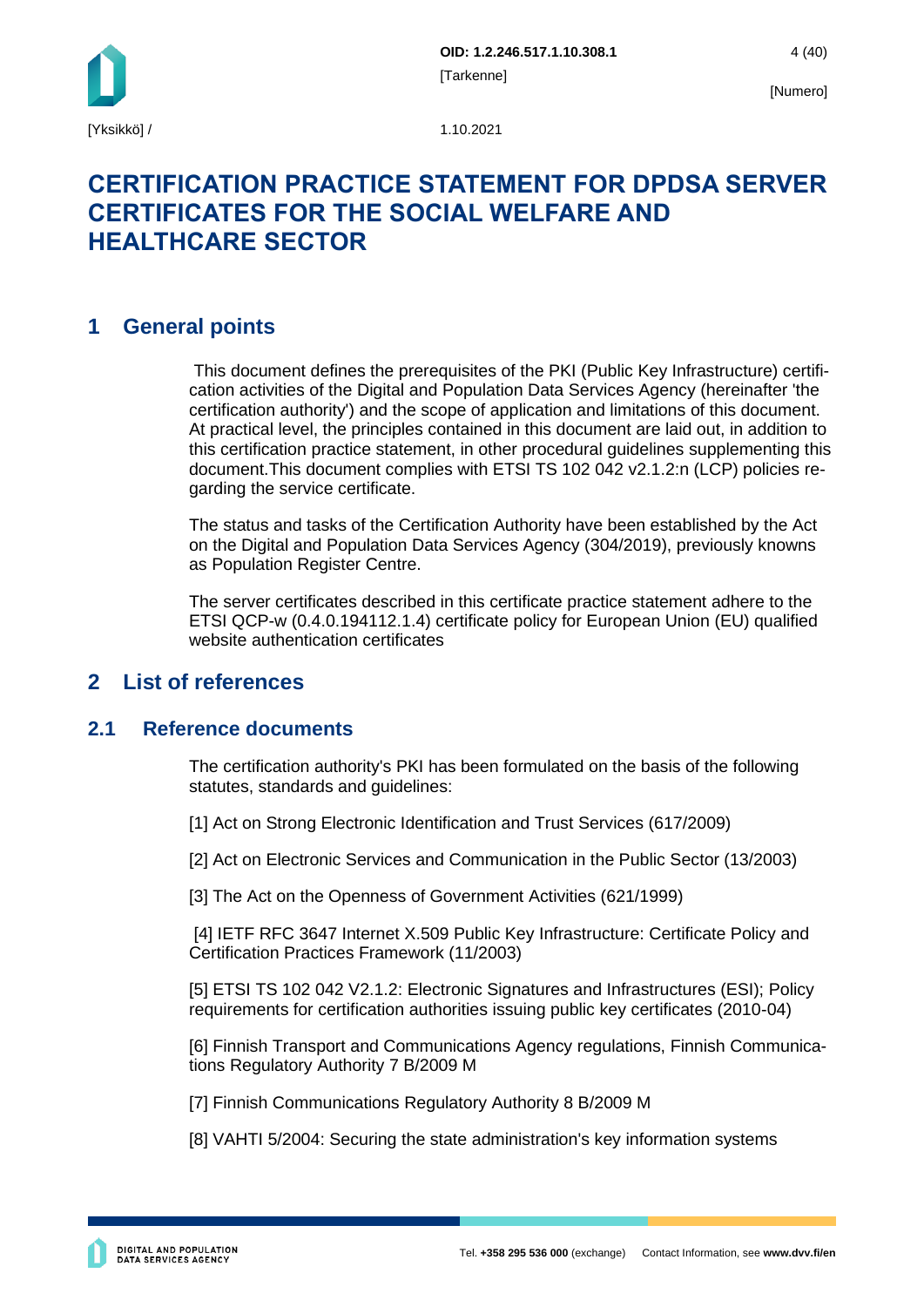

[9] ISO/IEC 27002: Information technology - Security techniques - Code of practice for information security management.

[10] Guidelines for The Issuance and Management of Extended Validation Certificates, CA Browser Forum, 1 October 2009, Version 1.2.

The following principles apply to the interpretation of this document:

- 1. The headings and subheadings of the certificate policy are primarily recommendations of international standards [RFC 3647] which have been translated into Finnish. When interpreting this document, the body of the text takes precedence over the headings
- 2. As a general condition, all requirements concerning the certification authority as set out in this certification practice statement must be fulfilled.

### <span id="page-5-0"></span>**2.2 References for additional information**

While the references listed below are not essential for using this document, they will provide the user with support on certain topics. In the absence of an accurate reference, the most recent version of the document should be used (including revisions).

[i.1] REGULATION (EU) No 910/2014 OF THE EUROPEAN PARLIAMENT AND OF THE COUNCIL of 23 July 2014 on electronic identification and trust services for electronic transactions in the internal market and repealing Directive 1999/93/EC.

### <span id="page-5-1"></span>**2.3 Definitions**

Attribute data: data of permanent nature required to identify a professional and to verify his or her professional practice rights.

Key pair: A pair of interconnected keys, one public and one private, which are used in public key methods. The purpose of the keys is defined in the certificate. NB: See also section 4.3

Asymmetric encryption: A pair consisting of one public key and one private key is used in asymmetric encryption. A message that has been encrypted using a public key can only be accessed by the private key of the key pair in question.

Certificate policy applied to Extended Validity (EV) certificates: normalised certificate policy (NCP) expanded to comply with the EVCG [11] instructions.

Directory service: A public Internet-based service which can be used to retrieve all certificates issued by the certification authority as well as CA certificates and revocation lists.

Public key: The public component of a key pair used in asymmetric encryption in public key methods. The certification authority certifies with its electronic signature that the public key belongs to the certificate holder. The public key is part of the data content of the certificate.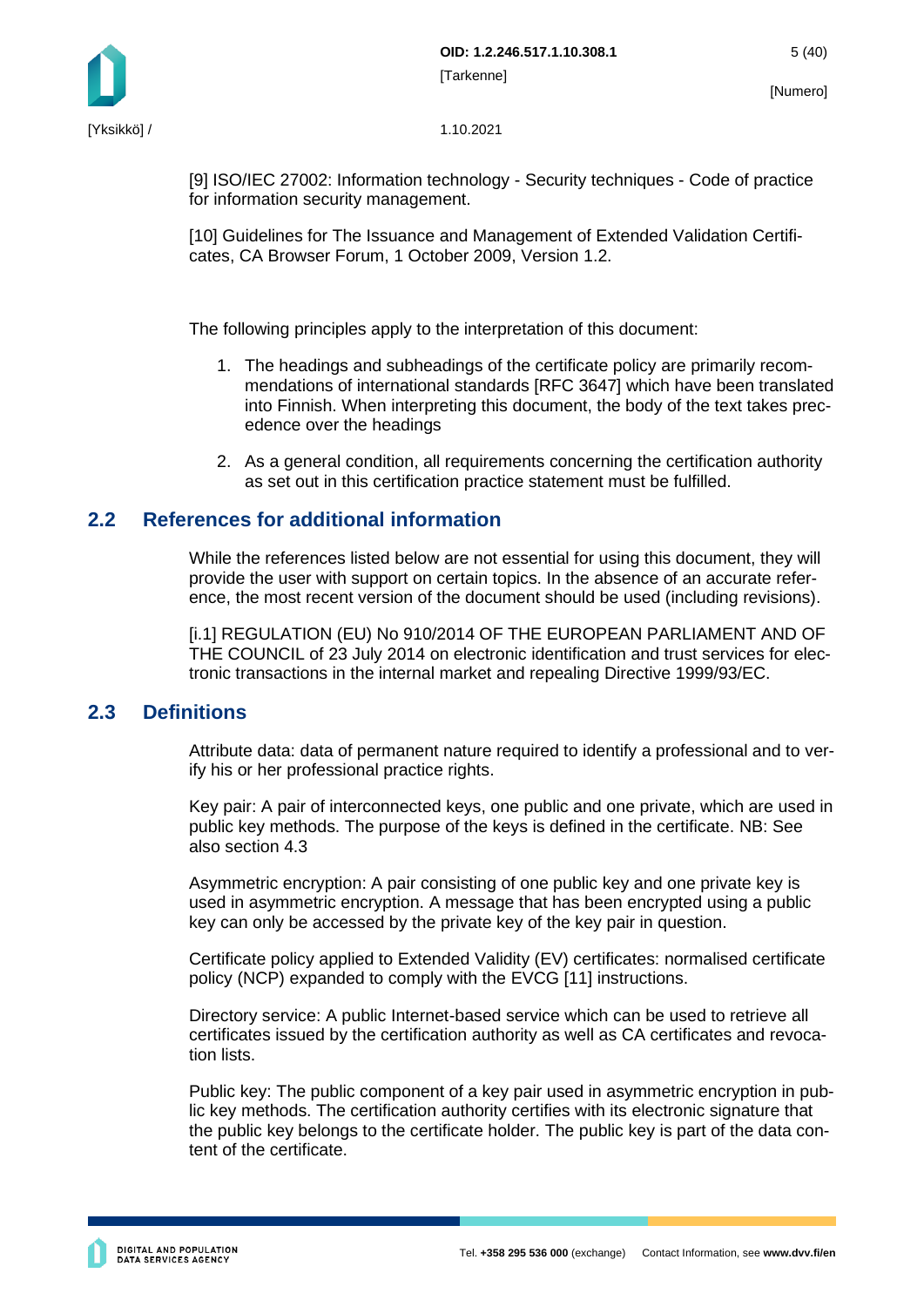



Public key infrastructure: An information security infrastructure in which security services are provided by public key methods.

Public key method: An information security service, such as electronic identification of a person, which is provided using public and private keys, certificates and asymmetric encryption.

Relying party: A party that trusts the certificate data and uses the certificate for various information security services, such as electronic identification of the certificate holder and authentication of a digital signature. NB: See RFC 3647

Server certificate: A service certificate used to identify a server and to generate an SSL/TLS encrypted connection between servers. For example, a certificate intended for a www server that allows the user to verify that the server can be trusted. A dataset consisting of the public key and identification data of a party using the PKI that has been created and signed by the certification authority using its private key.

Server certificate for e-service use: A file-based certificate intended for such purposes as receiving and sending encrypted e-mails using a shared mailbox. The file contains both the certificates and the associated private and public key.

Service certificate: A term that covers both server and e-mail service certificates.

Registration authority: The registration authority identifies the certificate applicant in accordance with the certificate policy and certification practice statement on behalf of and at the responsibility of the certification authority.

RSA algorithm and RSA key: The RSA algorithm is a common public key algorithm. The private and public keys associated with a service certificate are RSA keys.

A protected user device: a device that stores the user's private key, protects the key from being compromised and performs signature or decryption functions for the user.

Revocation list (CRL): A list of certificates revoked before the end of their validity period and the revocation dates, electronically signed and published by the certification authority. The revocation list specifies the publication dates of the current and next revocation list. Revoked certificates are added to the list. NB: See ITU-T Recommendation X.509.

Revocation service: A certification authority's service that receives certificate revocation requests, revokes the certificates and communicates the fact that the certificate has been revoked to the certificate system.

An electronic signature: a PKI signature attached to an electronic message that enables the reliable authentication of the message contents and the signatory's identity.

Certificate: A digital certificate that associates the signature authentication data with the signatory and authenticates the signatory. A certificate contains an OID (object identifier) that identifies the certification practice statement in question.

Certificate system: An IT system used to create certificates, sign revocation lists and publish the lists in a directory.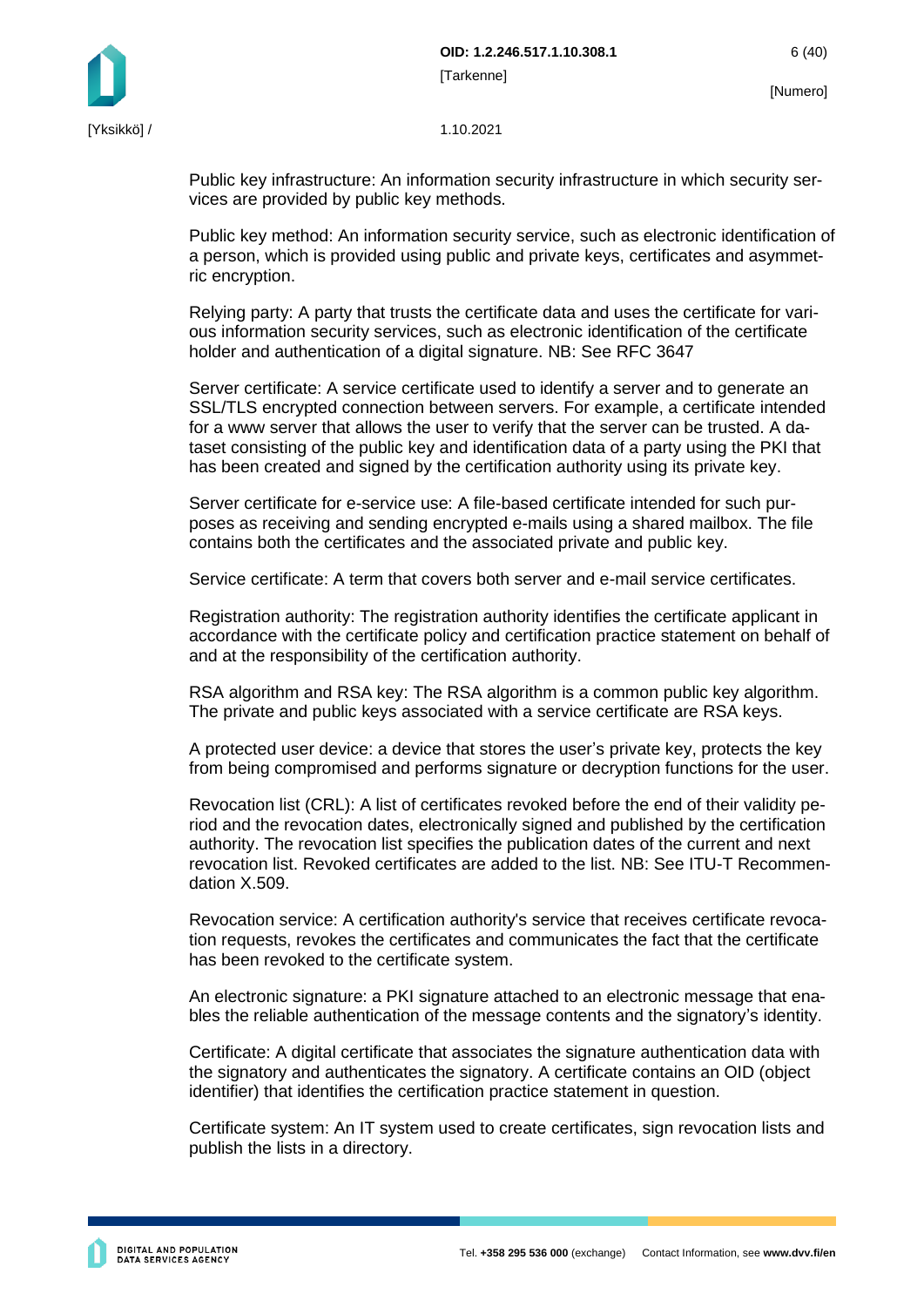



PKI disclosure statement: A document that contains the main points of the certificate policy and certification practice statement.

Certificate policy: A document that describes the principles of certification and the responsibilities of the relying parties. The certificate policies published by the DPDSA are publicly available. Each certificate policy is identified by an OID.

Certificate management system: A data system consisting of certificate systems, data communications, a certificate directory, a revocation list service, an advice and revocation service, certificate management and card management.

CPS OID is part of the data content of the certificate.

Certification practice statement: A description of how the certification authority implements its certificate policy. Each certification practice statement is identified by an OID.

Certification authority: An organisation that issues certificates, is responsible for their creation and draws up a certificate policy that describes its operation and the associated certification practice statement. NB: See section 4.1

CA certificate: Contains the name, country and public key of the certification authority.

Certification authority's private key: The private key used by the certification authority to sign the certificates it issues and the revocation lists it publishes.

Certificate applicant: An organisation or an individual who applies for a certificate and that is reliably identified at the time of submitting the application.

Certificate holder: An organisation or an individual whose data and public key are verified by the certification authority's digital signature and who holds the private key linked with the certificate in question.

Certificate usage and purpose: In this document, certificate usage refers to the use of both the certificate and the associated keys. For example, using a certificate to create an electronic signature refers to both the use of a private key for signing a document and to the use of the public key and certificate for verifying the signature.

Private key: The private component of a key pair used in asymmetric encryption in public key methods. The certificate holder's private key is stored in a safe environment to protect it from unauthorised use.

### <span id="page-7-0"></span>**2.4 Acronyms**

CA Certification Authority

CP Certificate Policy

CPS Certification Practise Statement

CRL Certificate Revocation List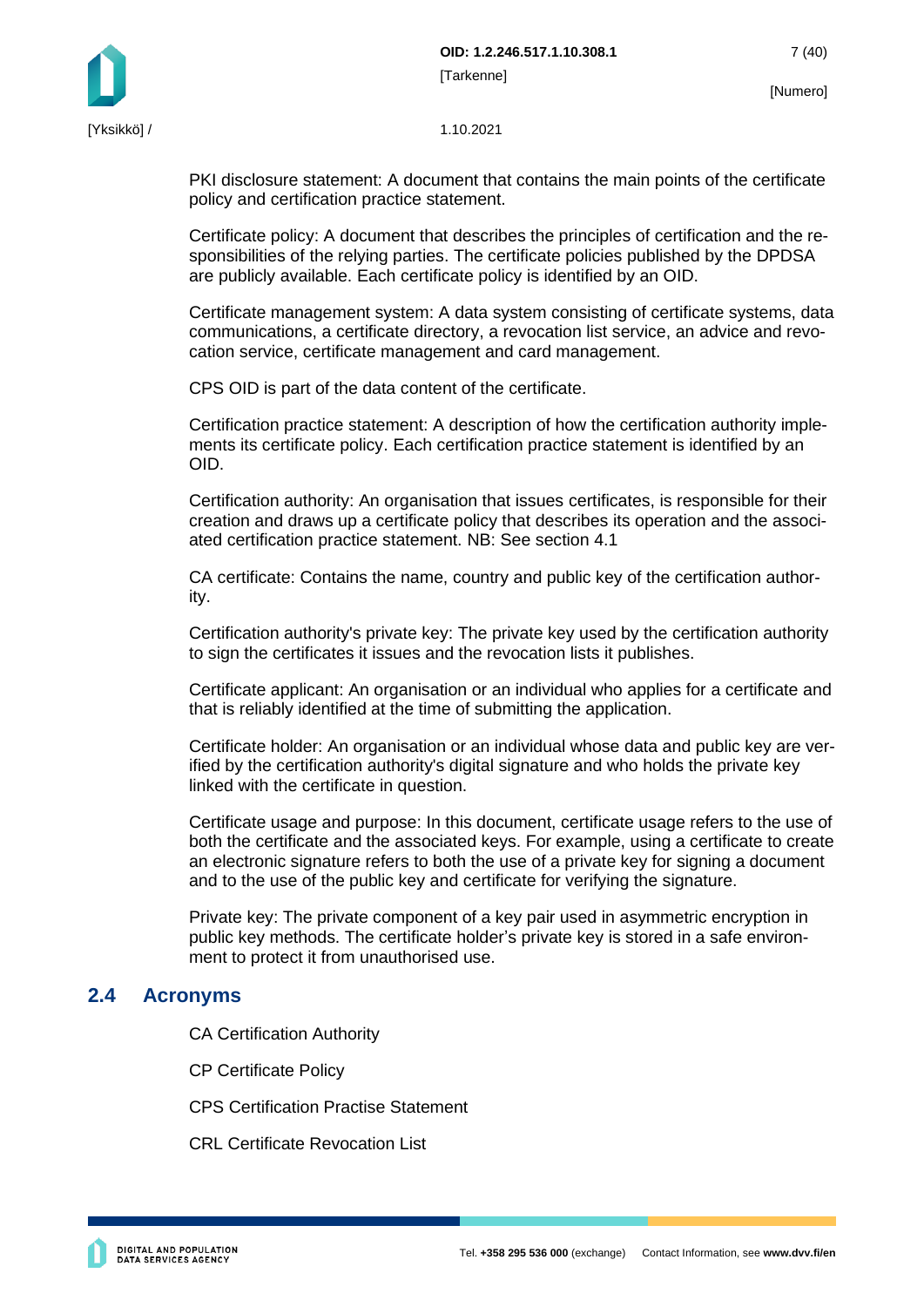

CSP Certification Service Provider

ECC Elliptic Curve Cryptography

EVC Extended Validity Certificate

EVCP Extended Validity Certificate Policy

FINEID Finnish Electronic Identification

HSM Hardware Security Module

HTTP Hypertext Transfer Protocol

ISO 27001, ISO/IEC 27001

LCP Lightweight Certificate Policy

LDAP Lightweight Directory Access Protocol

OID Object Identifier

PDS PKI Disclosure Statement

PKI Public Key Infrastructure

RSA Rivest, Shamir, Adleman, a public key algorithm, an asymmetric algorithm

SSL Secure Socket Layer

TLS Transport Layer Security

DPDSA Digital and Population Data Services Agency

### <span id="page-8-0"></span>**3 Common concepts**

### <span id="page-8-1"></span>**3.1 Certification authority**

A certification authority is a party that issues and creates certificates trusted by the certificate service users (customers and parties relying on the certificate). The certification authority has overall responsibility for the provision of the certificate services defined in section 4.2. The certification authority is identified in the certificate as the issuer of the certificate, and its public key is used to sign qualified certificates.

The certification authority may use third parties in its provision of certificate services to provide parts of the service. However, the certification authority will always carry the overall responsibility and ensure that the procedural requirements set forth in this document are met. The certification authority may, for example, outsource all components of the service, including the certificate creation service. However, the key used for signing the certificates will be defined as belonging to the certification authority, and the certification authority retains overall responsibility for meeting the requirements specified in this document and the responsibility for issuing certificates to be granted to the public.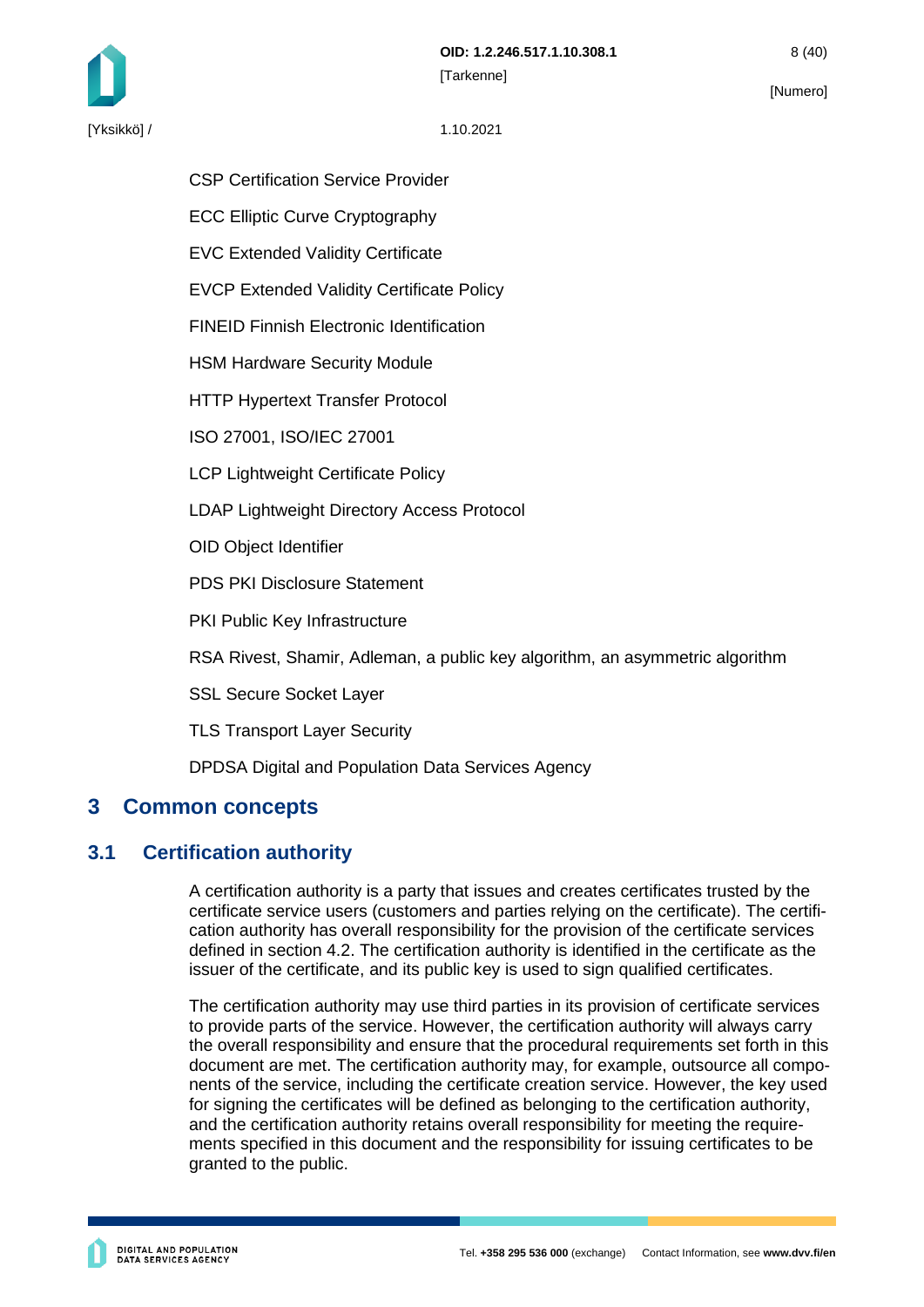

The certification authority is a certification service provider issuing certificates to the public.

The certification authority meets the following terms and conditions:

- The certification authority agrees to adhere to the terms and conditions set out in the certificate policy.
- The certification authority prepares a certificate practice statement and other procedural instructions that complement the certificate policy.
- The certification authority maintains adequate financial resources in order to secure the operations referred to in this certificate policy. The certification authority is responsible for the certificate activities and the associated risks and requires the certificate system suppliers to take appropriate risk management measures in order to safeguard against risks related to the activities.
- The certification authority maintains a register of its approved registration authorities.
- The certification authority makes decisions on cross-certification in cooperation with other certification authorities.
- The certification authority is responsible for the life cycle of key pairs created by it (generation, storage, backups, publishing and disposal) and for publishing the revocation lists.

The certification authority agrees to:

1. offer the certificate, directory and revocation services specified in the certificate policy;

2. provide the management and monitoring functions described in sections 4–6 of this certification practice statement;

3. reliably identify certificate applicants;

4. issue certificates in accordance with this certification practice statement;

5. comply with valid acts and decrees as well as any regulations and guidelines issued by virtue of them, and support the rights of certificate users and relying parties;

6. ensure that sufficient independent auditing is performed in accordance with the certification practice statement:

7. ensure the functioning of the certification authority; and

8. comply with all terms and conditions in the certificate policy and this certification practice statement.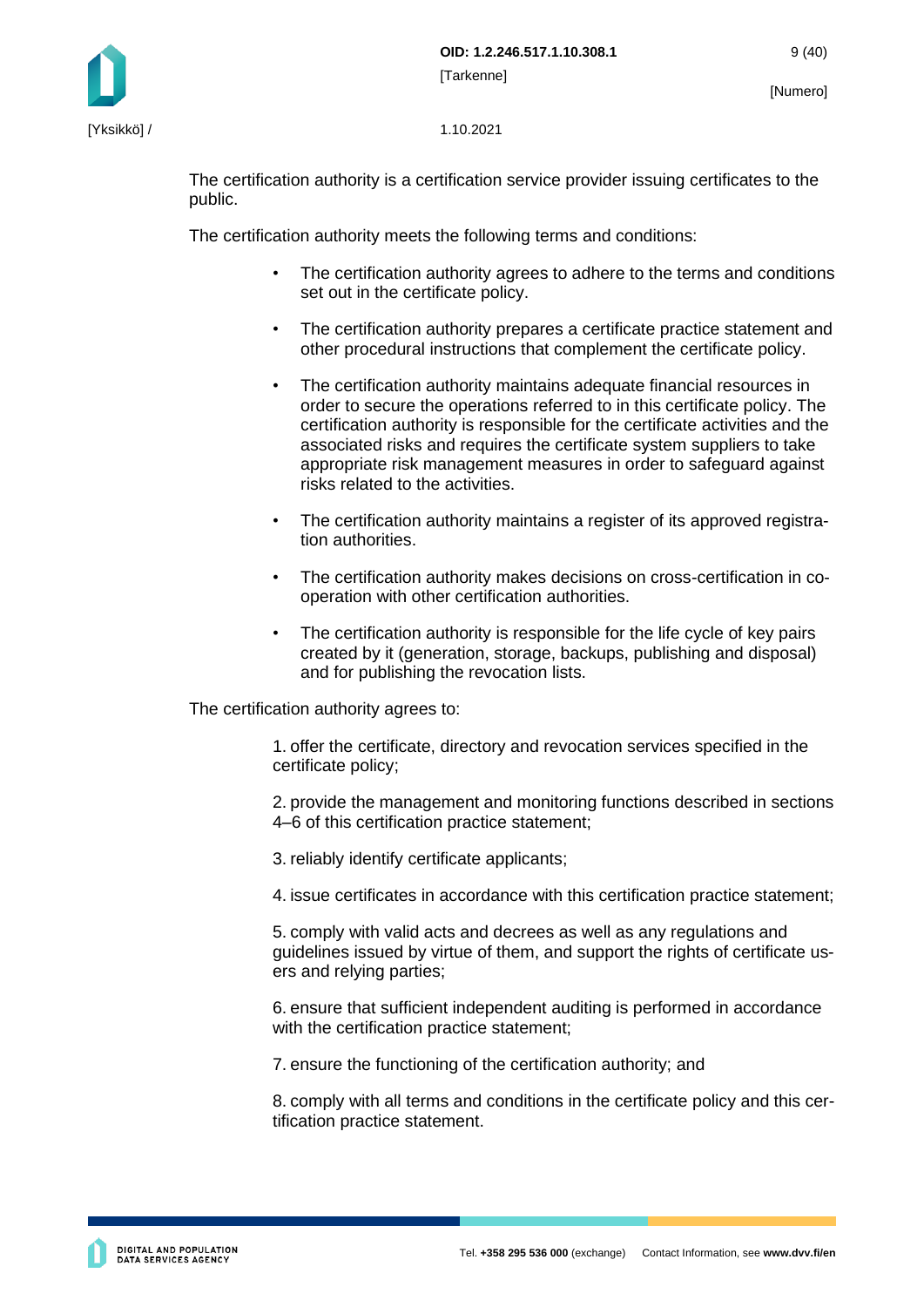

The certification authority may, at its discretion, offer additional functions or services related to the certificate system.

The certification authority is responsible for ensuring that information contained in the certificate is in accordance with this certification policy statement.

### <span id="page-10-0"></span>**3.2 Certificate Services**

#### <span id="page-10-1"></span>**3.2.1 Registration authority**

Registration authorities who operate under this certificate policy must meet the following terms and conditions:

- The registration authority agrees to comply with the requirements set out in this certification practice statement.
- The registration authority must be approved and registered by the certification authority.
- The registration authority is responsible for the identification of certificate applicants.
- The registration authority is responsible for the trustworthiness of the registration point personnel. The registration authority obtains background checks on recruited personnel as required by the certification authority and ensures the trustworthiness of its personnel at all times. The certification authority approves the registration point personnel on the basis of background checks obtained by the registration authority.

A registration authority operating under this certificate policy must agree to:

1. comply with valid legislation as well as the regulations and guidelines issued by virtue of it;

2. provide the management and monitoring functions specified in sections 4–6 of this certification practice statement;

3. complete an identification procedure on certificate applicants as described in Chapters 4–6 of this certification practice statement and the certificate policy as well as submit the applicant's data to the certification authority for the purpose of creating the certificate;

4. perform the agreed assignments and support the rights of certificate users and relying parties; and

5. comply with all terms and conditions related to the registration service in the certificate policy and this certification practice statement.

The registration authority may offer additional functions or services approved by the certification authority. The registration authority is responsible for all registration services provided by it. The registration authority for the service certificate is the Digital and Population Data Services Agency.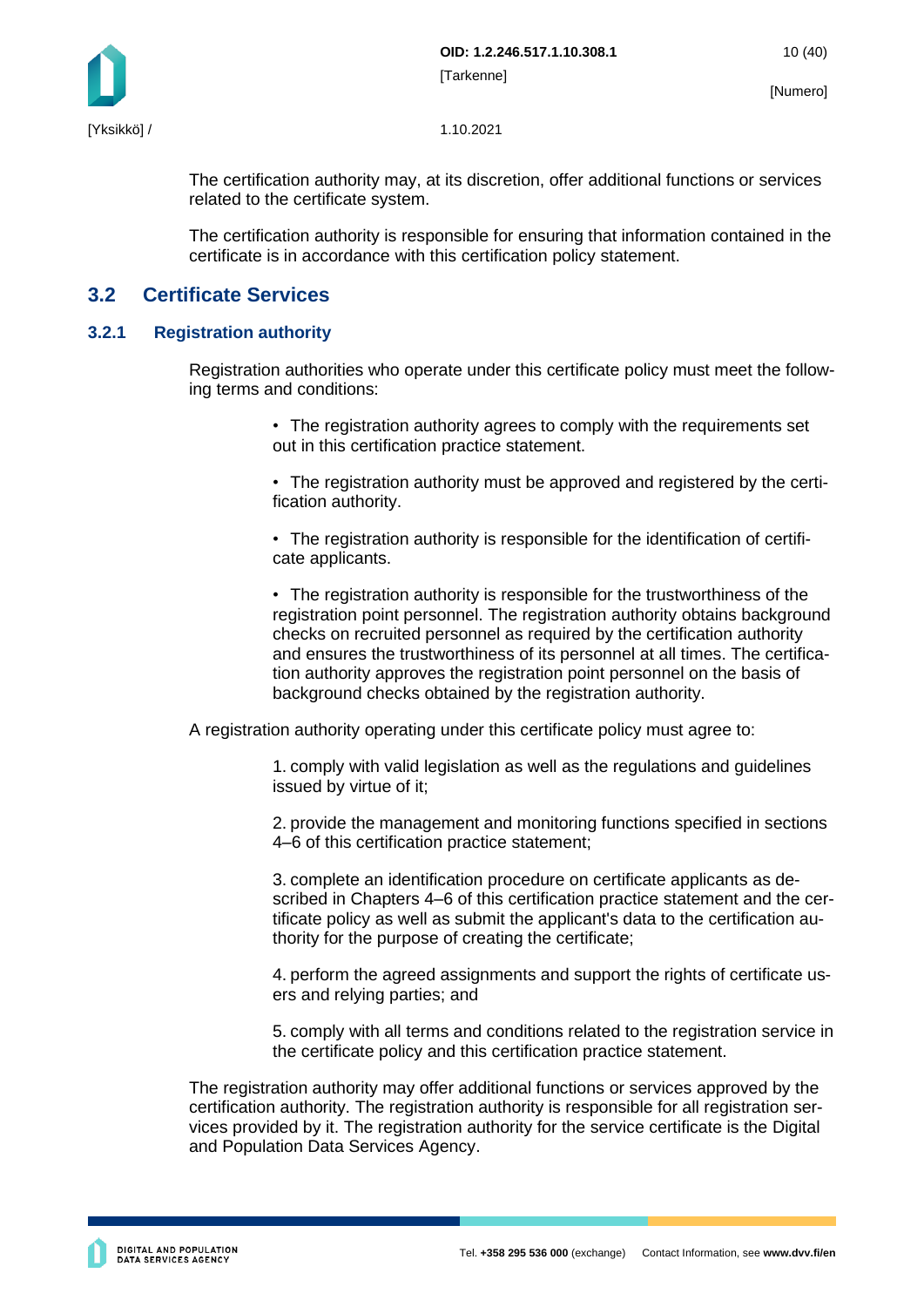

#### <span id="page-11-0"></span>**3.2.2 Revocation service**

The certificate revocation service revokes service certificates that the certificate holder or the certification authority wishes to revoke before their stipulated expiry date. Revoked service certificates are added to the revocation list. Reasons for revoking service certificates may include knowing or suspecting that the certificate holder's private key has been compromised.

#### <span id="page-11-1"></span>**Directory service**

The directory service is a public Internet-based service which can be used to retrieve all service certificates issued by the certification authority as well as CA certificates and revocation lists. The directory service is available at ldap://ldap.fineid.fi.

### <span id="page-11-2"></span>**1. Certificate policy and certification practice statement**

#### <span id="page-11-3"></span>**3.2.3 Purpose**

A certificate policy is a document drawn up by a certification authority (CA) which describes the practices and principles used in certification. The certification practice statement is a more detailed description of the certification authority's activities than a certificate policy.

#### <span id="page-11-4"></span>**3.2.4 Level of detail**

The certification practice statement describes in more detail than the certificate policy the practices the certification authority follows in issuing certificates and other administration. It specifies how a certain certification authority meets the technical, organisational and procedural requirements specified in the certificate policy.

#### <span id="page-11-5"></span>**3.2.5 Approach**

The approaches of the certificate policy and the certification practice statement are completely different. A certificate policy is formulated independently of the details in a certain certification authority's operating environment. A certification practice statement, on the other hand, is specifically prepared to match the certification authority's organisation structure, operating methods, facilities and ICT environment. The certificate policy may be defined by a certificate service user, while the certification practice statement is always specified by the certificate provider.

#### <span id="page-11-6"></span>**3.2.6 Other documents published by the certification authority**

In addition to the certificate policy and certification practice statement, the certification authority may publish other documents pertaining to its certification activities. Such terms and conditions of use may contain many types of commercial terms or, among other things, be associated with a certain PKI. Even if the customer is not necessarily informed of these terms, they may still become applicable.

The PKI disclosure statement is part of the certification authority's terms of use related to the functionality of the public key system. The certification authority should make the PKI disclosure statement available for both the customers and the relying parties.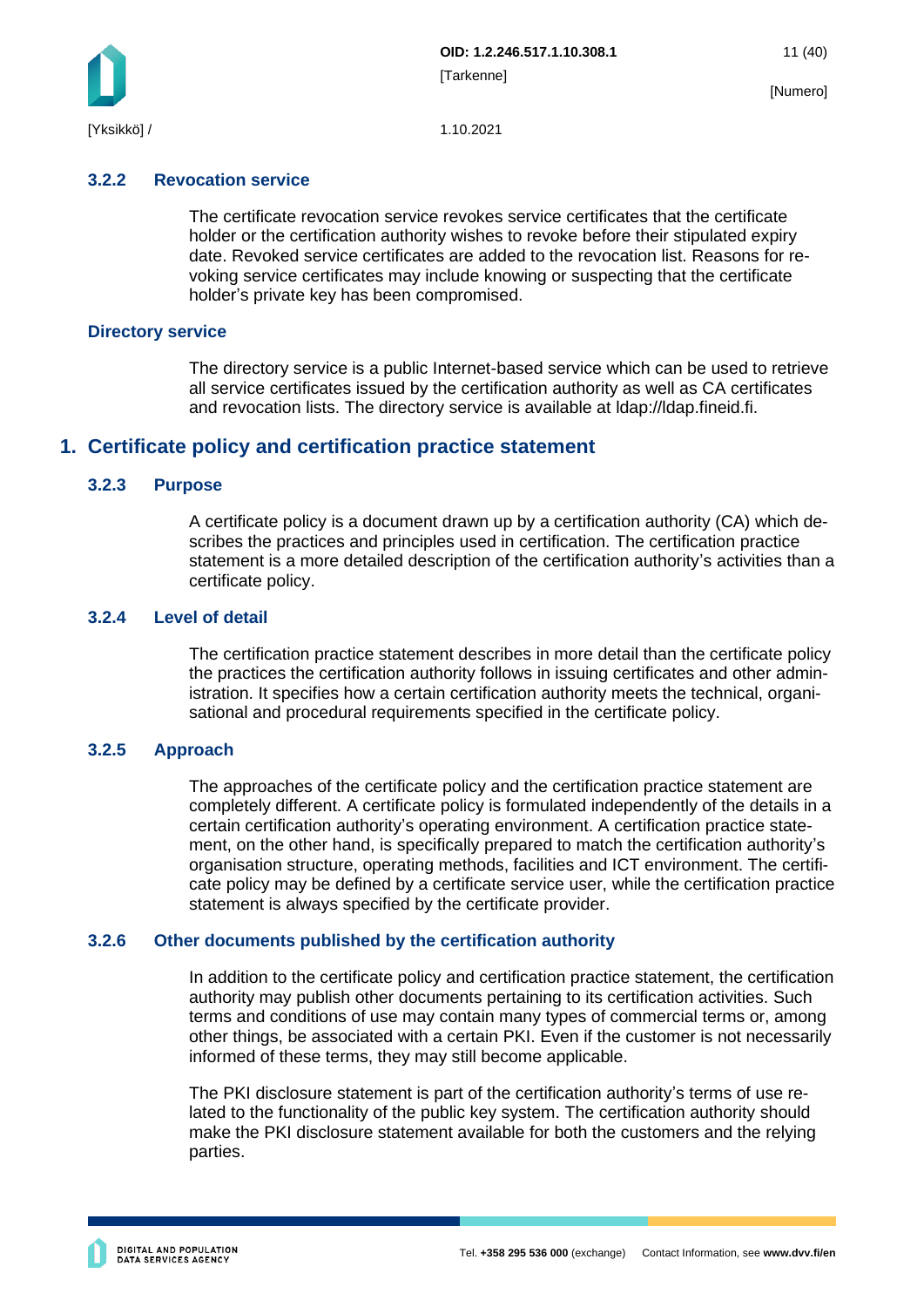

### <span id="page-12-0"></span>**2. Customer and signatory**

A "customer" refers to a party that applies to the certification authority for certificates and that has a contractual relationship with the certification authority (an organisation or an individual). A "signatory" refers to the party to which the certificate was issued (an organisation or an individual). The customer is responsible for the use of a private key associated with a certificate based on a public key. The signatory, on the other hand, is a person who can be authenticated using a private key and who controls the private key's use.

When certificates are issued to individuals for their private use, the same person may be both a customer and a signatory. In other cases, as when certificates are issued for employees, the customer and the signatory are different parties. For example, an employer may be the customer, while an employee is the signatory.

These two concepts are used in this document to make this distinction whenever necessary. In all cases, however, the difference is not quite clear.

### <span id="page-12-1"></span>**4 Introduction to certificate policy documents**

### <span id="page-12-2"></span>**4.1 General points**

A certificate policy is a document drawn up by a certification authority (CA) which describes the practices and principles used in certification. The certification practice statement is a more detailed description of the certification authority's activities than a certificate policy.

The certification practice statement is applied to the Digital and Population Data Services Agency's service certificates. The service certificate is a certificate granted by the Digital and Population Data Services Agency used to authenticate a service provider's service or server.

A certificate is a dataset that, in connection with authentication or encryption, links the authentication data to the certificate holder and authenticates the service certificate holder. The certificate data are signed electronically by the certification authority's private key. Certificates referred to in this certification practice statement are based on a public key infrastructure (PKI).

Server certificates can be used to authenticate both public administration and private sector services. The server certificate allows the service user to verify the authenticity of the service provider.

The Digital and Population Data Services Agency's certification practice has a unique identifier (OID). The certification authority's activities include the provision of certification, directory and revocation services as well as registration. For a more detailed description of these activities, see section 4.2.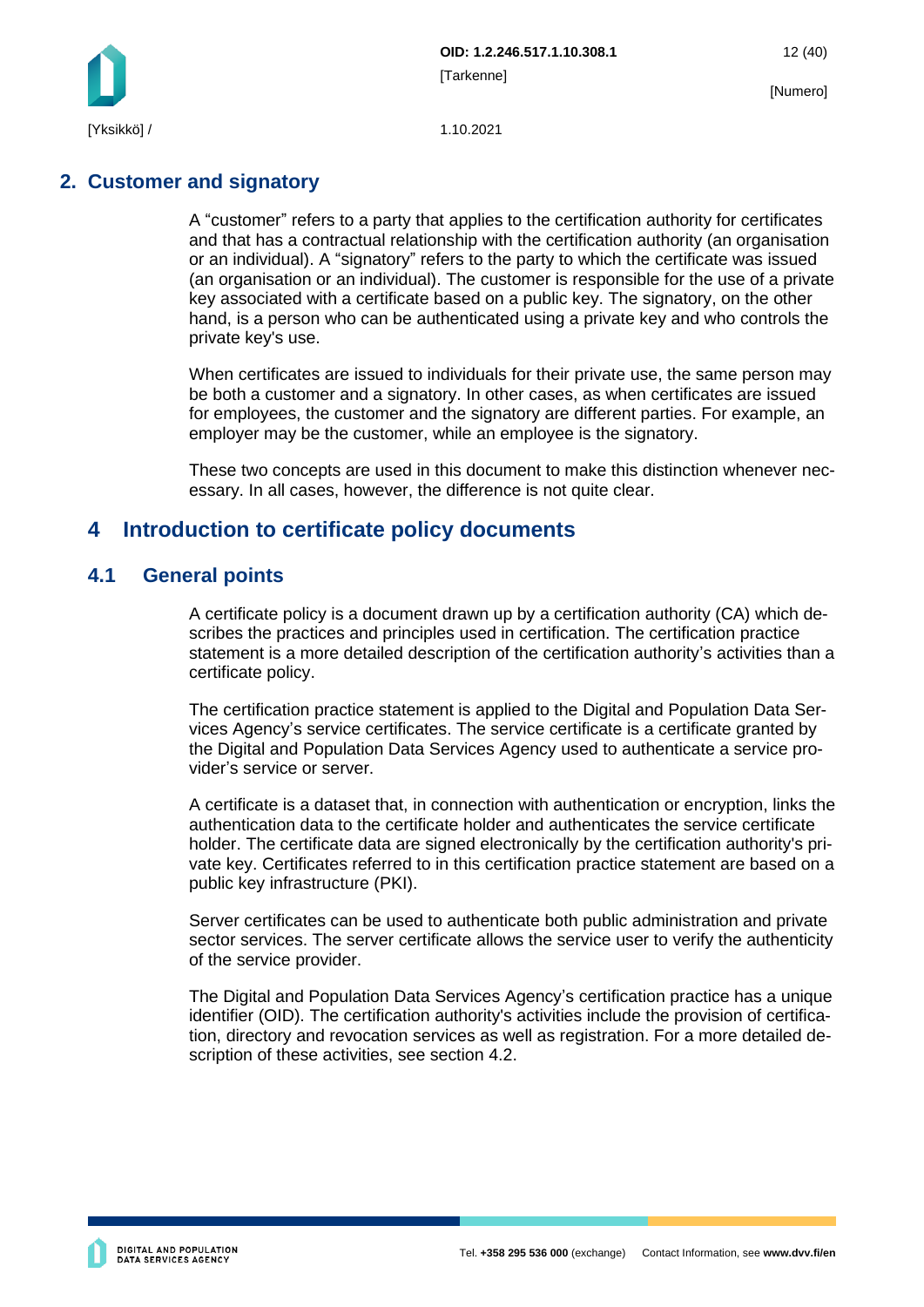

### <span id="page-13-0"></span>**4.2 Unique identifiers**

A certificate contains two unique identifiers (OIDs). One of them indicates the ETSI TS 102 042 Certificate Policy that the certificate complies with, and the other identifies the certification practice statement.

A certificate policy is defined by a unique identifier issued by the DPDSA.

These unique identifies are:

The OID of the ETSI TS 102 042 policy to be complied with (OVCP): 0.4.0.2042.1.7 [itu-t(0), identified-organization(4), etsi(0), other-certificate-policies(2042), policy-identifiers(1), ovcp (7)].

The Digital and Population Data Services Agency's server certificates for the Social Welfare and Healthcare Sector, certification practice statement OID:1.2.246.517.1.10.308.1 and 1.2.246.517.1.10.358.1.

OID for the DPDSA service certificate for the Social Welfare and Healthcare Sector, certificate policy: 1.2.246.517.1.10.308 and 1.2.246.517.1.10.358.

For the certificate policy, its PKI disclosure statement and the certification practice statements, visit www.fineid.fi/.

### <span id="page-13-1"></span>**4.3 User community and applicability**

The purposes of the server certificate referred to in this Certification Practice Statement include identifying a server and encrypting data communications. The certificate can be used without limitation according to its purpose in administrative applications and services and those provided by private individuals.

The certificate policy and certification practice statement contain requirements concerning the obligations of the certification authority, registration authority, certificate holder and relying party as well as matters related to legislation and dispute resolution.

### <span id="page-13-2"></span>**4.4 Compliance**

#### <span id="page-13-3"></span>**4.4.1 General points**

The certification authority provides certificate services on the terms and conditions set out in the certification practice statement document and assumes responsibility for their functioning. The certification authority is responsible for the functioning of the certificate system as a whole, including on behalf of any registration authorities and technical suppliers it may use. This certification practice statement was registered by the Digital and Population Data Services Agency. The certificate policy documents are published at www.fineid.fi, where they can be accessed by anyone. The certification authority's operation is audited every year and whenever significant modifications have been made in the system. Certificate audit reports are available on request.

*Information security audit*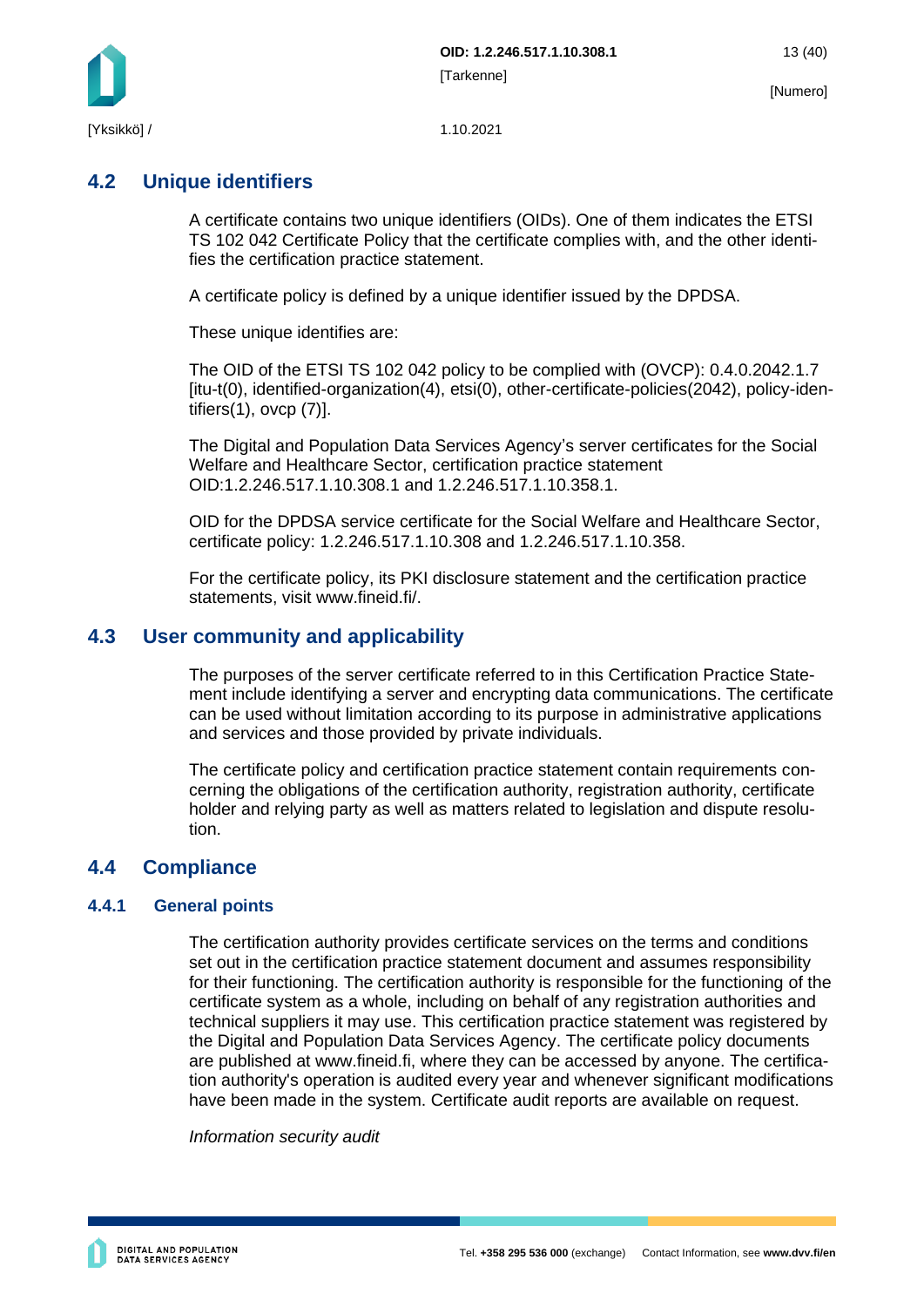



The DPDSA carries out information security audits on the facilities, equipment and operations of its technical suppliers as appropriate.

The Digital and Population Data Services Agency's information security audits are carried out by a third-party auditor who is independent of the certification authority.

The objects of the audit are determined by the Act on Strong Electronic Identification and Trust Services (617/2009) or, if the Digital and Population Data Services Agency is carrying out the audit, information security standard ISO 27001, the Digital and Population Data Services Agency's information security policy or the technical terms of delivery. Audited information security properties include confidentiality, integrity and availability.

In the audit, the certificate policy, the certification practice statement, the application instructions and their compatibility with ETSI TS 102 042 standard are compared regarding the entire certificate organisation and system.

#### *Measures resulting from deviations*

Observed deviations are recorded in the audit report and responded to in accordance with legislation, information security standard ISO 27001 and the valid terms of delivery.

#### *Communicating the result of an audit*

The results of an audit are communicated according to the law, information security standard ISO 27001, the Digital and Population Data Services Agency's information security policy and the valid terms of delivery. A detailed, standard form audit result report intended for internal use is confidential and will not be disclosed to the public. Standard form reports are prepared separately for external use.

#### *Archival of the audit documents*

The certification authority shall archive the audit reports and records, including information security audits and system audits. The archive data are stored in accordance with regulations pertaining to the certification authority in question.

For a description of the plans and policies concerning the certification authority's operation and the certification authority's obligations in case of emergencies and disruptions, see section 7.4.8., Continuity management and handling of deviations.

#### <span id="page-14-0"></span>**4.4.2 Compliance requirements**

For the certification authority's obligations, see section 6.1. The certification authority's operations meet the requirements set out in section 6.1. The certification authority's operations and their supervision also meet the requirements set out in section 7.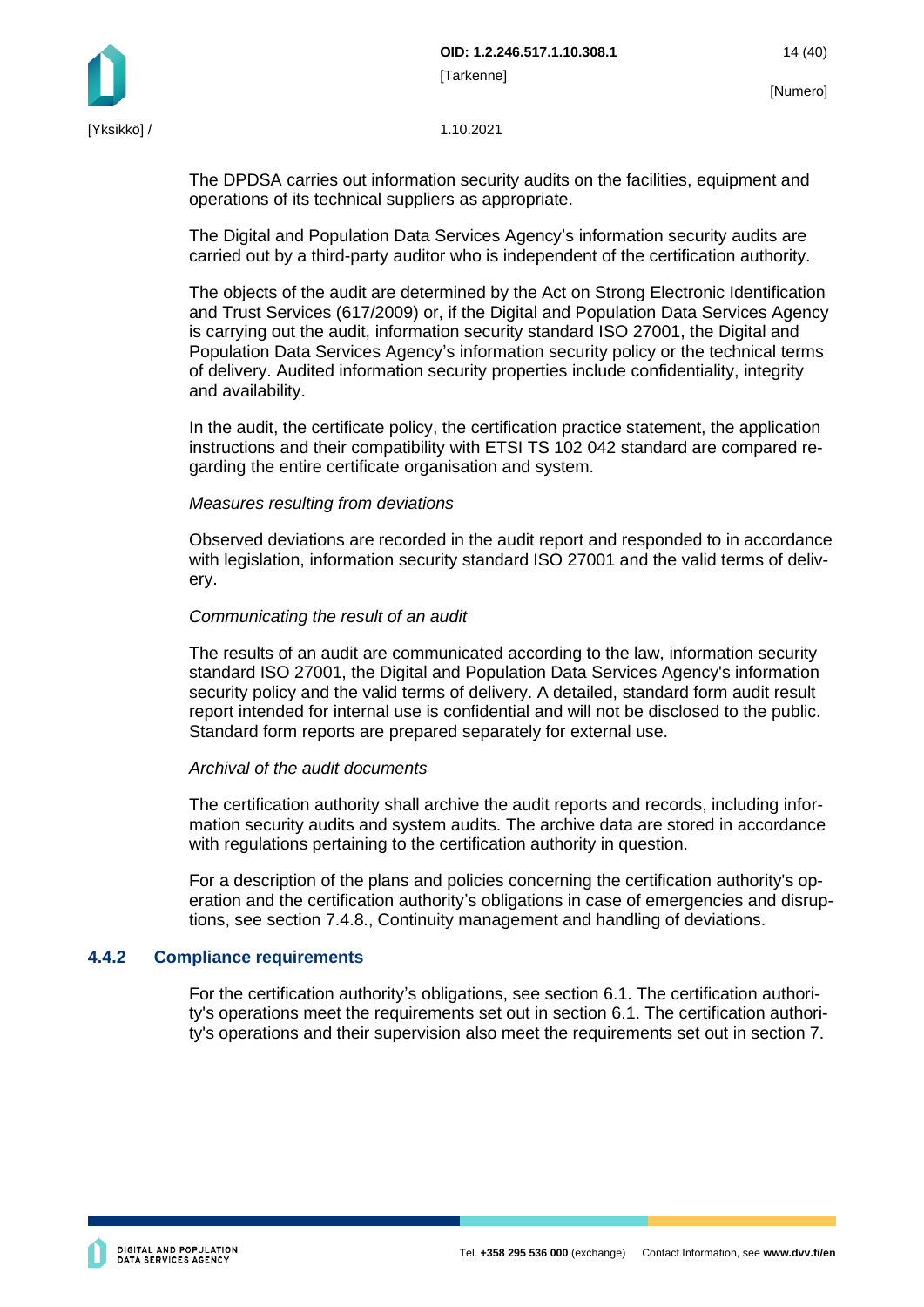## <span id="page-15-0"></span>**5 Responsibilities, liabilities and limitations of liabilities**

### <span id="page-15-1"></span>**3. Certification authority's responsibilities**

The certification authority is responsible for the functioning of the certificate system as a whole, including on behalf of any registration authorities and technical suppliers it may use.

> • The Digital and Population Data Services Agency is a statutory certification authority.

• The certification authority shall act in compliance with current legislation.

• The certification authority shall perform its duties carefully, reliably and appropriately.

• The certification authority shall have the necessary technical ability and financial resources for appropriately arranging the certificate activities and for covering potential liability for damages.

• The certification authority is responsible for all areas of the certification activity, including the reliability and functioning of the services and products produced by any technical suppliers or persons who assist the certification authority.

• The certification authority draws up and maintains a certificate policy which describes at a general level the procedures for the issuance, maintenance and management of service certificates, the terms and conditions, allocation of responsibilities, and other matters related to the use of service certificates.

• The certification authority draws up and maintains certification practice statements which describe how the certification authority applies its certificate policy.

• The certification authority complies with the certificate policy and certification practice statement requirements.

• The certification authority makes the certificate policy and the certification practice statement publicly available.

• The certification authority shall employ sufficient staff with the expertise, experience and competence required for producing certificate services.

• The certification authority shall use reliable systems and products protected against unauthorised use.

• The certification authority shall keep publicly available information regarding its certificates and certificate activities, based on which the operation and reliability of the certification authority can be assessed.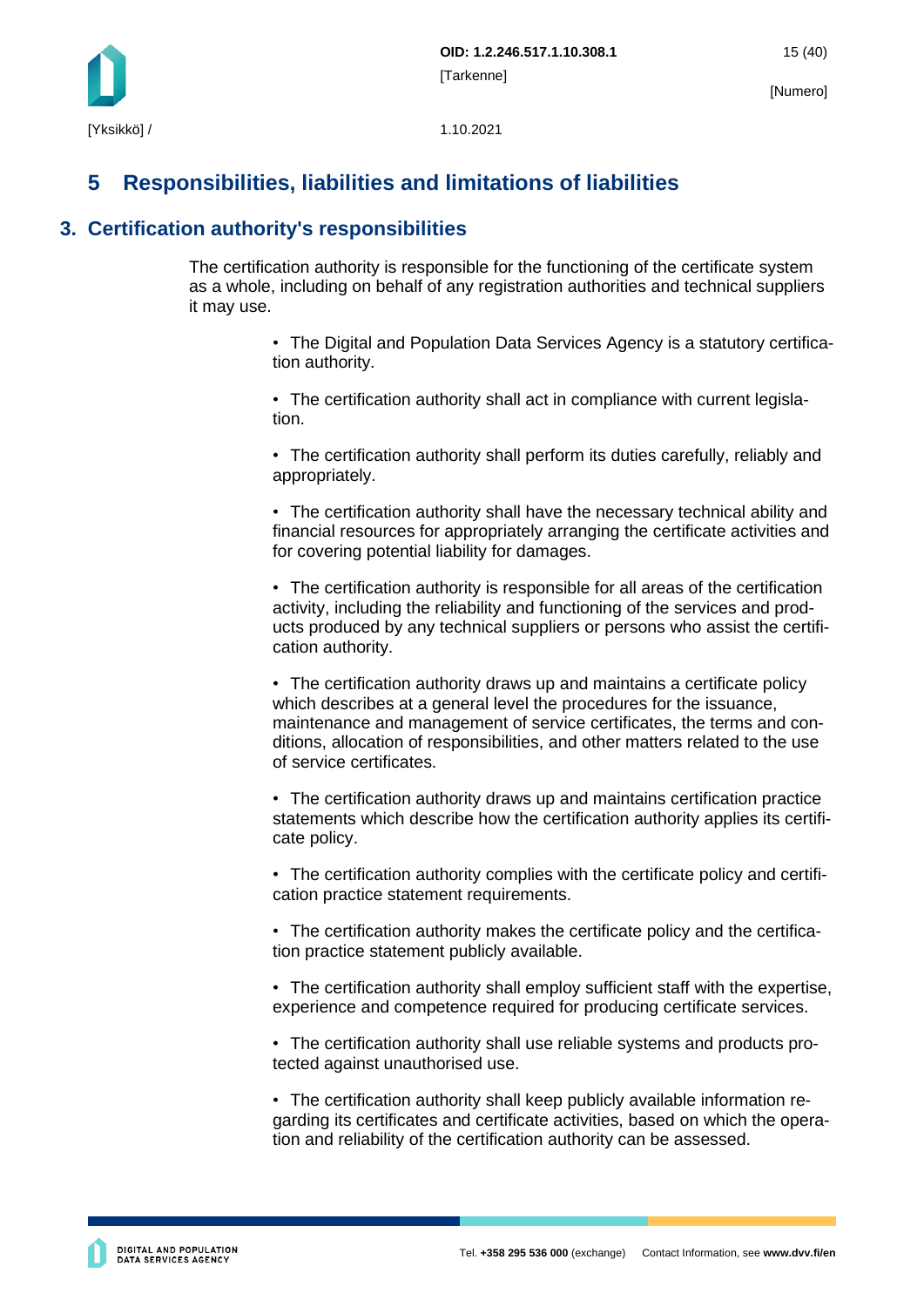

The registration authority's responsibilities

The registration authority for the service certificate is the Digital and Population Data Services Agency.

> • The registration authority shall comply with the certificate policy and the certification practice statement in its registration activities.

> • The registration authority identifies the service certificate applicant reliably as described in the certification practice statement, ensuring that the applicant's identity, right to apply for a service certificate and other data related to the applicant necessary for issuing a service certificate are carefully verified.

> • The registration authority shall see to the careful handling and confidentiality of the data.

> • The registration authority shall adhere to registration procedures agreed upon with the certification authority.

#### <span id="page-16-0"></span>**4. Responsibilities of the customer and certificate holder**

• The service certificate holder is responsible for ensuring that the certificate is used in compliance with the purposes indicated in the service certificate application, the certificate policy, the certification practice statement and the contractual terms that are binding to the certificate holder.

• The certificate holder (service provider) is responsible for ensuring that the data provided in the application for the certificate are correct.

• The certificate holder must store their private key in a secure environment and make every effort to prevent its loss, disclosure to outsiders, modification or unauthorised use.

• The certificate holder must notify the certification authority immediately if it knows or suspects that the certificate holder's private key has been compromised or that there are errors in the certificate's data content. The certification authority will then revoke the certificate in question, and the relevant private key can no longer be used to produce a new certificate.

• A service certificate holder's responsibility for certificate use ends when they have reported the necessary data to the certification authority and when they have received a revocation notice from the person receiving the call. In order to terminate the liability, the revocation request must be made immediately upon noticing the reason for making the request.

All service certificates that are valid and have been issued using the exposed key must be revoked on one or several revocation lists whose validity period does not expire until the validity of the last revoked service certificate has expired.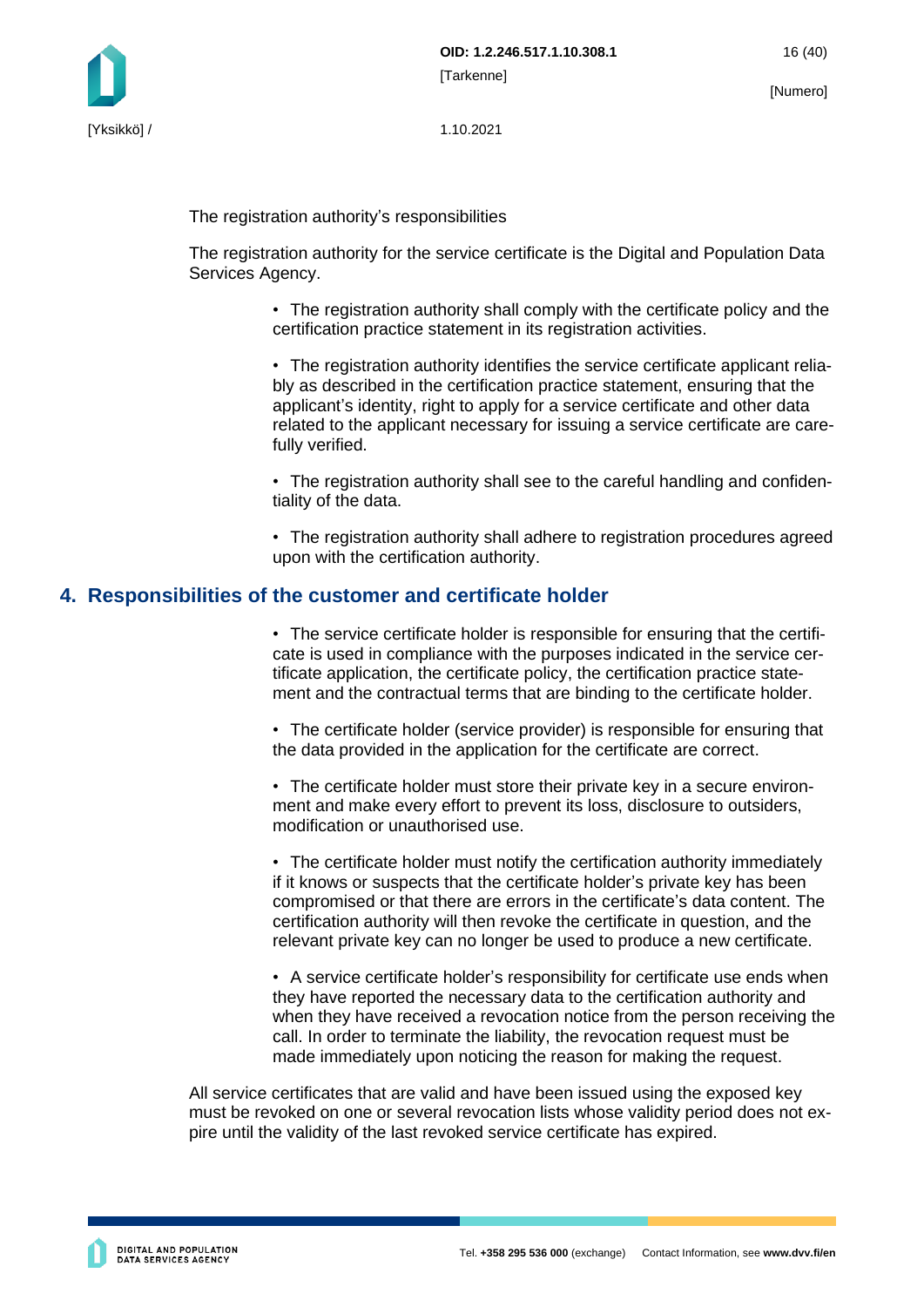

If the private key used by the Digital and Population Data Services Agency in certificate creation or another technical method has become exposed or otherwise unusable, the Digital and Population Data Services Agency must duly notify all certificate holders and the Finnish Transport and Communications Agency of this.

A service certificate applicant shall submit to the registration authority a certificate request generated with their server to be certified, and the service certificate will be created on the basis of this request.

The certification authority's private key, which is used to sign service certificates, and the corresponding public key are 4096-bit RSA keys and 384-bit ECC keys.

The lengths of the private and public key of the service certificate are up to the certificate applicant. The key length of a service certificate issued by the Digital and Population Data Services Agency is 4,096 bits at minimum.

#### <span id="page-17-0"></span>**5. Responsibilities of the party relying on a certificate**

It is the responsibility of the party relying on a service certificate to ensure that the certificate is used according to its intended use.

A party relying on the service certificate must adhere to the certificate policy and certification practice statement.

A party relying on a service certificate may trust the service certificate in good faith after verifying that the certificate is valid and that it is not on a revocation list. A party relying on a service certificate shall check that the certificate is not on the revocation list. In order to reliably verify the validity of a service certificate, the party relying on the service certificate must comply with the following procedure for revocation list checks.

If a party relying on the service certificate downloads the revocation list from a directory, it must verify the authenticity and integrity of the revocation list by checking the list's electronic signature. In addition, the validity period of the revocation list must be checked.

If the most recent revocation list cannot be retrieved from the directory because of hardware or directory service malfunction, no certificate should be accepted if the validity period of the last retrieved revocation list has expired. All certificates are accepted after the validity period at the risk of the party relying on the certificate.

### <span id="page-17-1"></span>**6. Responsibilities and limitations of liability**

#### *Certification authority*'*s responsibilities*

The Digital and Population Data Services Agency complies with the valid Finnish legislation in its certificate service activities.

The Digital and Population Data Services Agency as a certification authority is liable for the safety of the entire certificate system. The certification authority is liable for services it has commissioned as if for its own.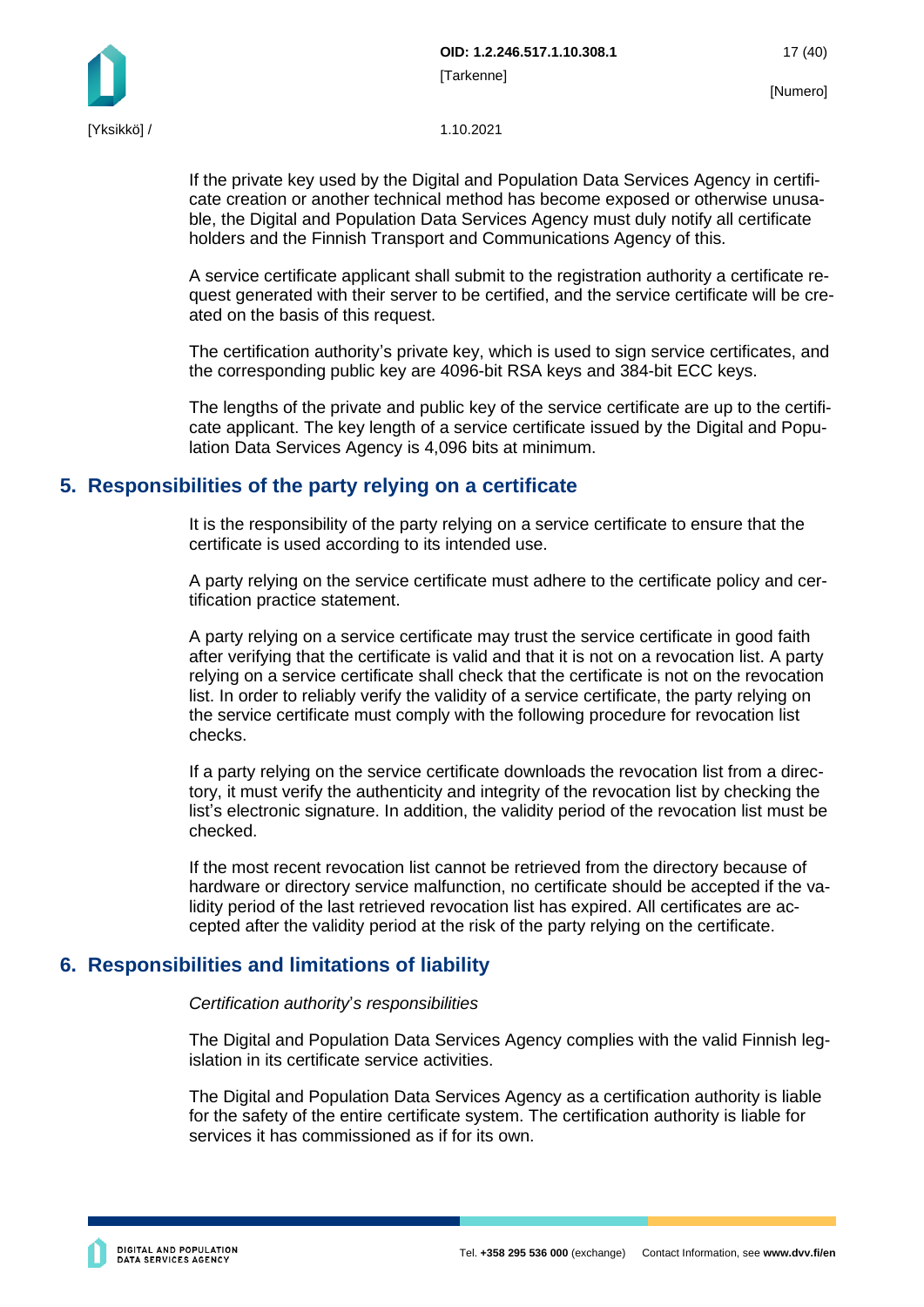**OID: 1.2.246.517.1.10.308.1** 18 (40) [Tarkenne]

The Digital and Population Data Services Agency ensures that service certificates are created in accordance with the procedures defined in the certificate policy and the certification practice statement and according to the data provided by the certificate applicant. The Digital and Population Data Services Agency is only responsible for the data it has stored in the service certificate.

The Digital and Population Data Services Agency's liability related to the provision of certificate services is determined under the valid cooperation agreements and pursuant to the provisions in the Tort Liability Act (412/1974). In addition, the requirements laid down in the Act on Strong Electronic Identification and Trust Services (617/2009) apply to the Digital and Population Data Services Agency.

The Digital and Population Data Services Agency ensures that the service certificate will be available from the time it is handed over for its entire period of validity, unless it has been reported to the revocation list.

The Digital and Population Data Services Agency ensures that the service certificate has been handed over to an applicant identified as required when issuing service certificate.

When signing a service certificate with its private key, the certification authority assures it has checked the data in the certificate following the procedures described in the service certificate policy and the certification practice statement.

The certification authority ensures that the right service certificate is put on the revocation list and that it appears on the revocation list in the time specified in the certification practice statement.

#### *Registration authority*'*s responsibilities*

The registration authority of the service certificate is the Digital and Population Data Services Agency or its contracting partner under the responsibility of and contracted by the Digital and Population Data Services Agency.

#### *Certificate holder*'*s responsibilities*

The service certificate holder is responsible for ensuring that the certificate is used in compliance with the purposes indicated in the service certificate application.

A service certificate holder's responsibility for certificate use ends when they have reported the necessary data to the certification authority and when they have received a revocation notice from the person receiving the call. In order to terminate the liability, the revocation request must be made immediately upon noticing the reason for making the request.

#### *Responsibilities of a party relying on a certificate*

A party relying on a service certificate may not trust the correctness of a certificate in good faith if the validity of the certificate has not been checked against the revocation list. Accepting a service certificate in the above cases releases the Digital and Population Data Services Agency from liability. A party relying on a service certificate shall verify that the issued certificate corresponds to its intended use in the legal action in which it is used.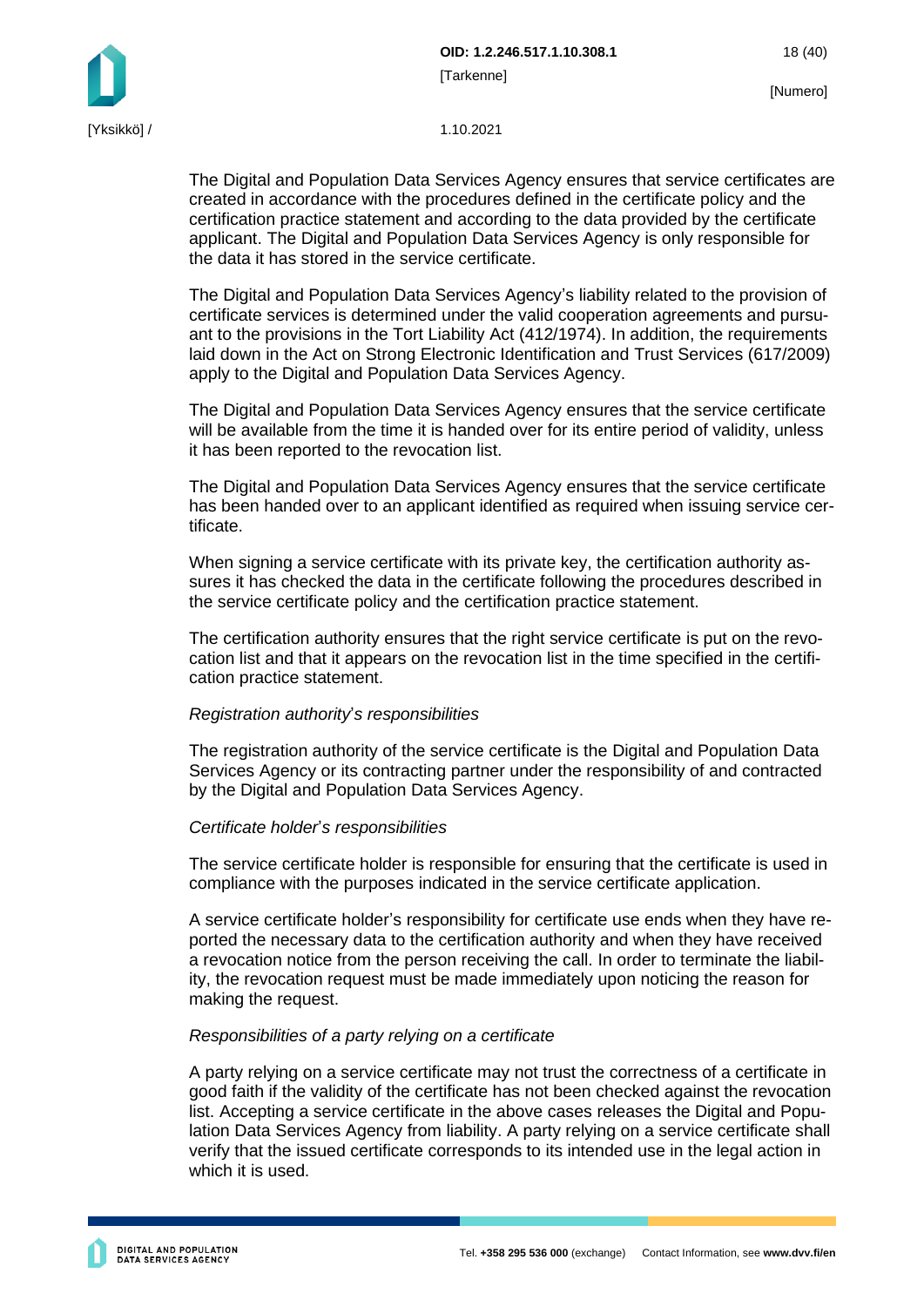

#### *Limitations of liability*

The Digital and Population Data Services Agency is not liable for damages and costs caused by the disclosure of a certificate holder's private key unless the disclosure is the direct result of the Digital and Population Data Services Agency's actions.

The maximum extent of the Digital and Population Data Services Agency's liability to the certificate holder and a relying party is any direct damage incurred, if the damage is the result of the Digital and Population Data Services Agency's direct actions, however at most 15% of the amount invoiced for the certificates over the preceding 3 months (share payable to the DPDSA).

The Digital and Population Data Services Agency is not liable for indirect or consequential damage caused to the certificate holder. Neither is the Digital and Population Data Services Agency liable for indirect or consequential damages incurred by other partners of the relying party or the certificate holder.

The Digital and Population Data Services Agency is not responsible for the operation of public telecommunications, such as the Internet, or for the inability to execute a transaction because of the non-functionality of a device or software used by the service certificate holder, or for the use of a service certificate in contradiction to its intended use.

The certification authority has the right to develop the certificate service. A certificate holder or a relying party must bear their own expenses thus incurred, and the certification authority is not liable to compensate the certificate holder or a relying party for any expenses caused by the certification authority's development work.

The certification authority has the right to interrupt the certificate service for modifications or maintenance. Modifications to or maintenance of the revocation list will be announced in advance.

The certification authority is not liable for errors in the online service or applications that are intended for end users and based on a certificate or any expenses arising from them.

The responsibility of a certificate holder ends when he or she, or a representative of the certificate holder's organisation, have reported to the certification authority the necessary data for revoking the certificate and when they have received a revocation notice from the person receiving the call. In order to terminate the liability, the revocation request must be made immediately upon noticing the reason for making the request.

### <span id="page-19-0"></span>**7. Requirements applicable to the operation of the certification authority**

The certification authority shall take management actions that meet the following requirements.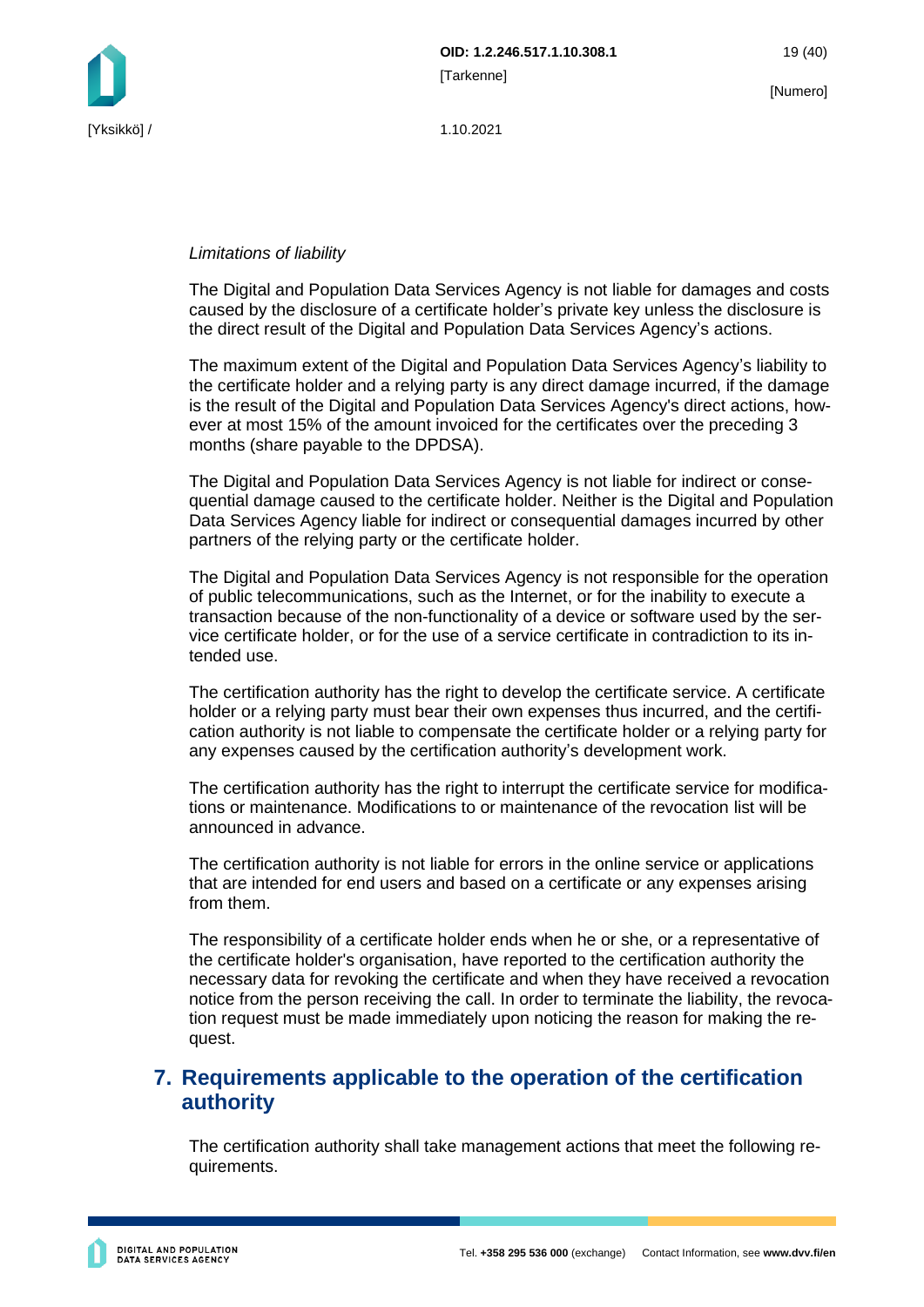

They include the offer of registration services, creation of certificates, distribution of certificates, revocation of certificates and communication about certificate revocation (see section 4.2). If the requirement is related to the certification authority's specific area of service, it is given under the corresponding heading. If no area of service is itemised below or if "certification authority in general" is mentioned, the requirement applies to the certification authority's general operations.

The purpose of these procedural requirements is not to restrict the certification authority's possibility of charging for the services.

The requirements presented here apply to the security objectives and the administrative means used to attain them, for which detailed requirements are presented if deemed necessary for meeting the objectives.

#### <span id="page-20-0"></span>**8. Certification practice statement**

The certification authority prepares a certificate practice statement and other procedural instructions that complement the certificate policy. The certification authority ensures that certificate policies, certification practice statements and PKI disclosure statements are publicly available at www.fineid.fi.

The rights and obligations of a service certificate applicant are specified in the application document and general terms and conditions, which comprise the contract concluded with the certificate applicant.

The application document and the terms and conditions of use clearly state that the applicant for a service certificate, with his or her signature, confirms the correctness of the information provided and approves of the creation of the service certificate and its publication in the public directory. At the same time, the applicant accepts the rules and terms pertaining to the use of the service certificate and the obligation to report any misuse or disclosure of a private key.

The certification authority specifies and approves the certification practice documents.

The certification authority ensures that its certification activity and certification practice conform to this certificate policy.

The certification authority's operation is audited at least once a year. In the audit, the certificate policy and the certification practice statement are compared to the certification authority's activities across the board. If non-conformities are found, the certification authority will take action to rectify them without delay.

The algorithms and other technical details used in certification and certificates are described in section 7.2.

### <span id="page-20-1"></span>**9. Life cycle management of keys used in a public key infrastructure**

#### <span id="page-20-2"></span>**5.1.1 Creation of certification authority's keys**

The certification authority generates its private signature keys and corresponding public keys. The certification authority's private keys are stored in hardware security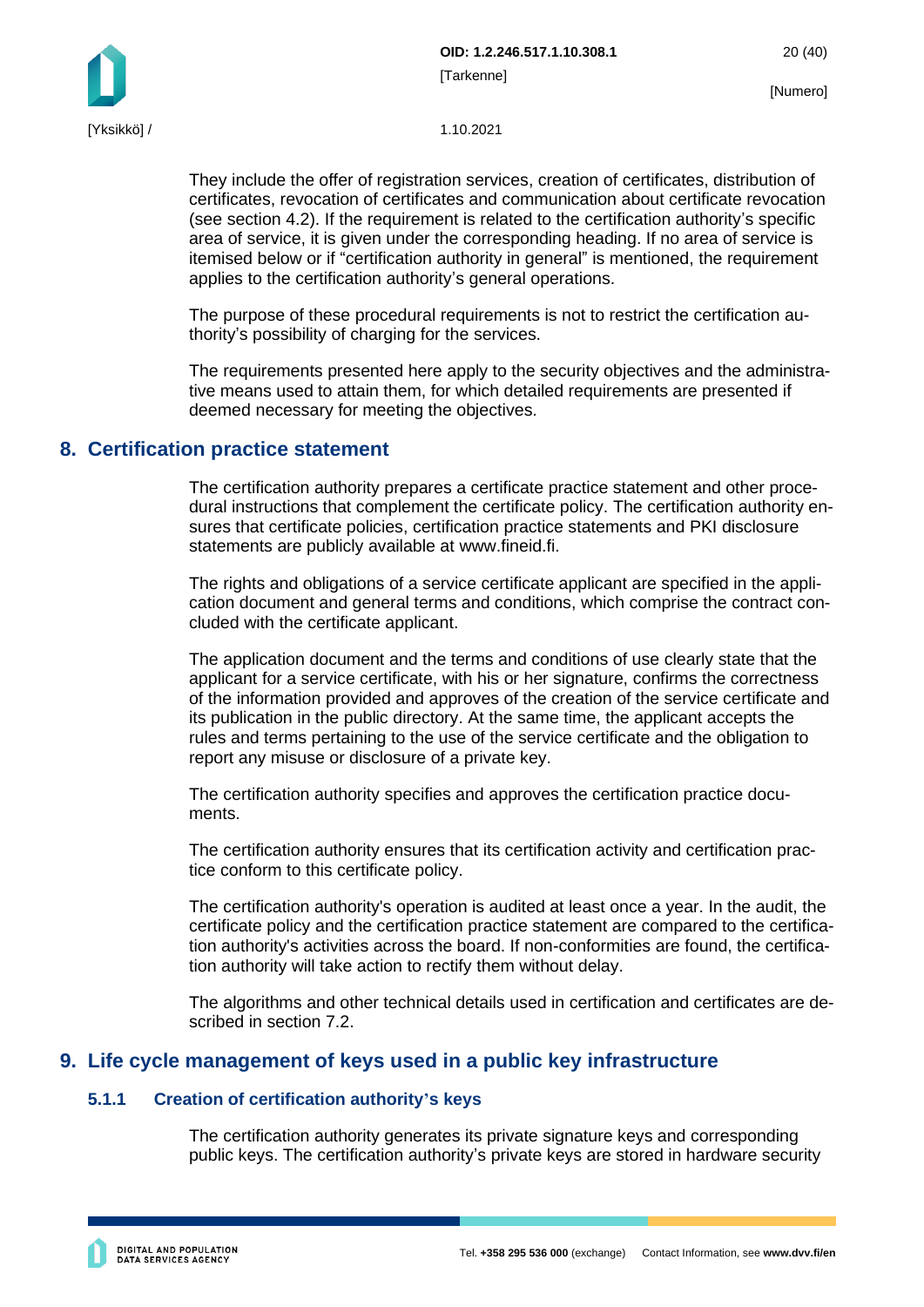

modules administered by the certification authority, which meet the requirements of the necessary security standard.

It is possible that Digital and Population Data Services Agency issues a certificate for it´s own purposes. In that case it follows the same requirements than issuing certificates for other organisations.

The certification authority sees to it that the certification authority's private keys are protected against disclosure and unauthorised use. A backup copy is made of the certification authority's private keys in a manner that is suitable for ensuring critical information security.

The keys are stored in hardware security modules administered by the certification authority. The modules meet FIPS 140-1 Level 3 requirements.

The certification authority's private key, which is used to sign service certificates, and the corresponding public key are 4096-bit RSA keys and 384-bit ECC keys.

The lengths of the private and public key of the service certificate are up to the certificate applicant. The key length of a service certificate issued by the Digital and Population Data Services Agency is 4,096 bits at minimum.

The certification authority creates a new key pair and CA certificate no later than five years and three months before the expiry of the previous CA certificate. The CA certificate is submitted to a public directory as described in section 7.3.5.

The generation of the private key requires the simultaneous presence of, or activation of a function by, at least two persons.

#### <span id="page-21-0"></span>**5.1.2 Storage, backup and recovery of the certification authority's key**

The certification authority's private keys are protected against disclosure and unauthorised use.

The keys are stored in hardware security modules administered by the certification authority. The modules meet FIPS 140-1 Level 3 requirements.

A backup copy of the certification authority's private key exists.

The security features and storage of the backup copy are compliant with the security requirements pertaining to the original certification authority private key in all circumstances.

The private keys and their backups are stored with strong encryption in devices that meet the requirements of critical information security.

#### <span id="page-21-1"></span>**5.1.3 Distribution of the certification authority's public key**

The CA certificate containing the certification authority's public key can be retrieved from the public directory or a service provided by the certification authority. The certification authority publishes its public key in a publicly accessible directory at ldap://ldap.fineid.fi and its website at www.fineid.fi.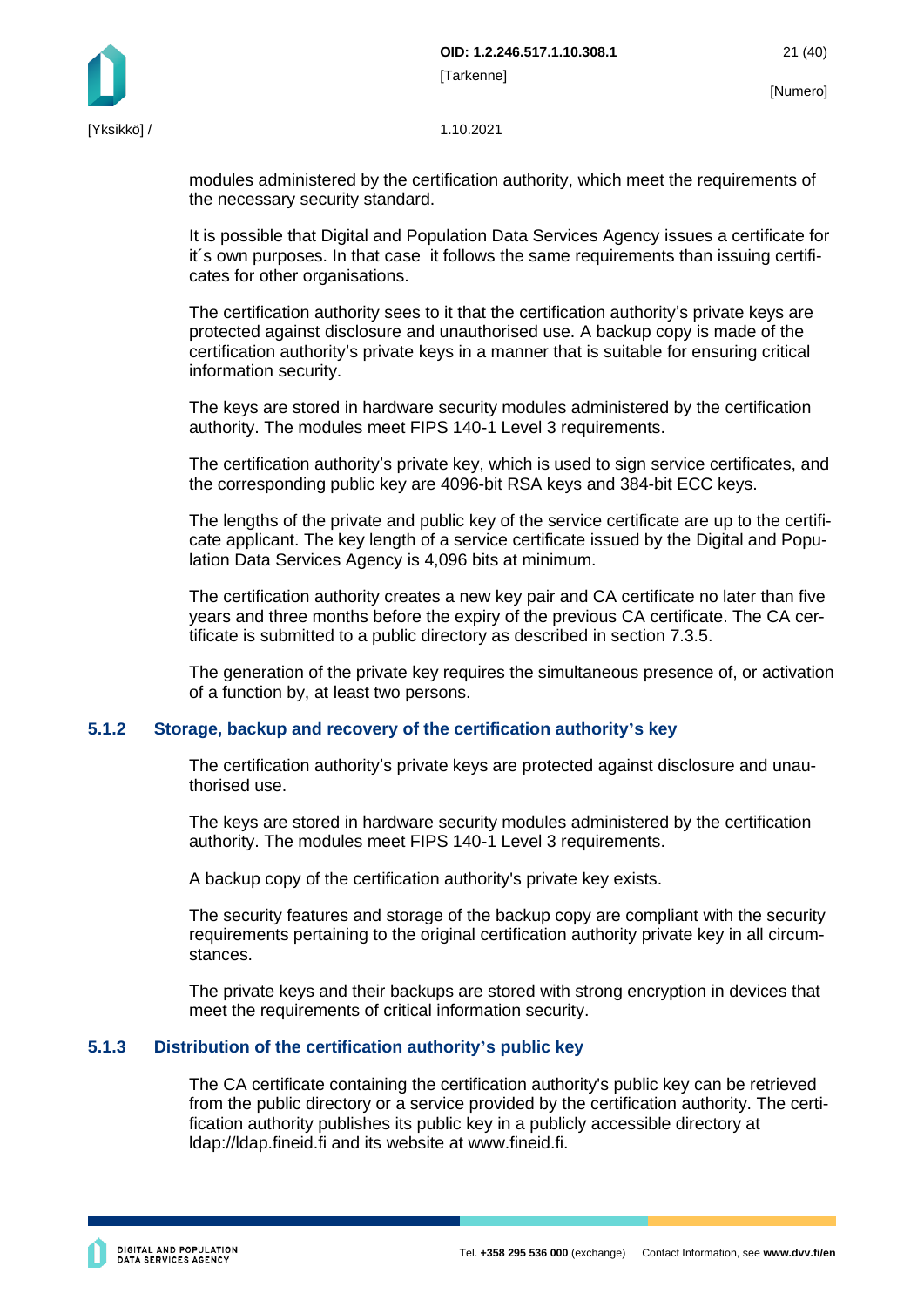

#### <span id="page-22-0"></span>**5.1.4 Backup key system**

The signatory's private signature keys are not stored in a way that enables decryption and backup copying, which would allow authorised parties in certain situations to undo the encryption by utilising information from one or more parties.

#### <span id="page-22-1"></span>**5.1.5 Use of the certification authority's key**

The field that determines the intended use in the certificate's data content specifies the intended use of the key pertaining to the certificates.

The CA certificate is only used to sign service certificates and revocation lists associated with them. For a technical description, see the FINEID S 2 specification.

Once the CA certificate expires, the certification authority's private keys in the security module are destroyed and will not be reused.

The certification authority's private keys are encrypted and stored in security modules.

The certification authority's private keys are activated by authorised personnel using security module management cards. The use of the certification authority's private keys is prevented by authorised personnel using management cards or by disconnecting power from the security module where the certification authority's private keys are stored.

The certification authority has the right to transfer its private keys to another security module if the original HSM is replaced or decommissioned for service.

The certification authority's private keys are destroyed after expiry. The certification authority's private keys can only be destroyed by the certification authority. If the certification authority's operations are terminated, its private keys and their copies are destroyed.

The certification authority creates a certificate holder's key pair where necessary. The certificate and the associated key pair and password are then delivered to the certificate holder using a method that prevents unauthorised access.

<span id="page-22-2"></span>The secure key pair creation and storage process prevents the exposure of the keys beyond the key creation system.

### **10. Life cycle management of certificates used in a public key system**

#### <span id="page-22-3"></span>**5.1.6 Signatory registration**

The certification authority must ensure that the signatories are appropriately identified and authenticated and that the signatory's certificate requests are complete, true and appropriately authorised.

The official name and other data submitted by the applicant and verified by the registration authority are used when naming the service certificate holder.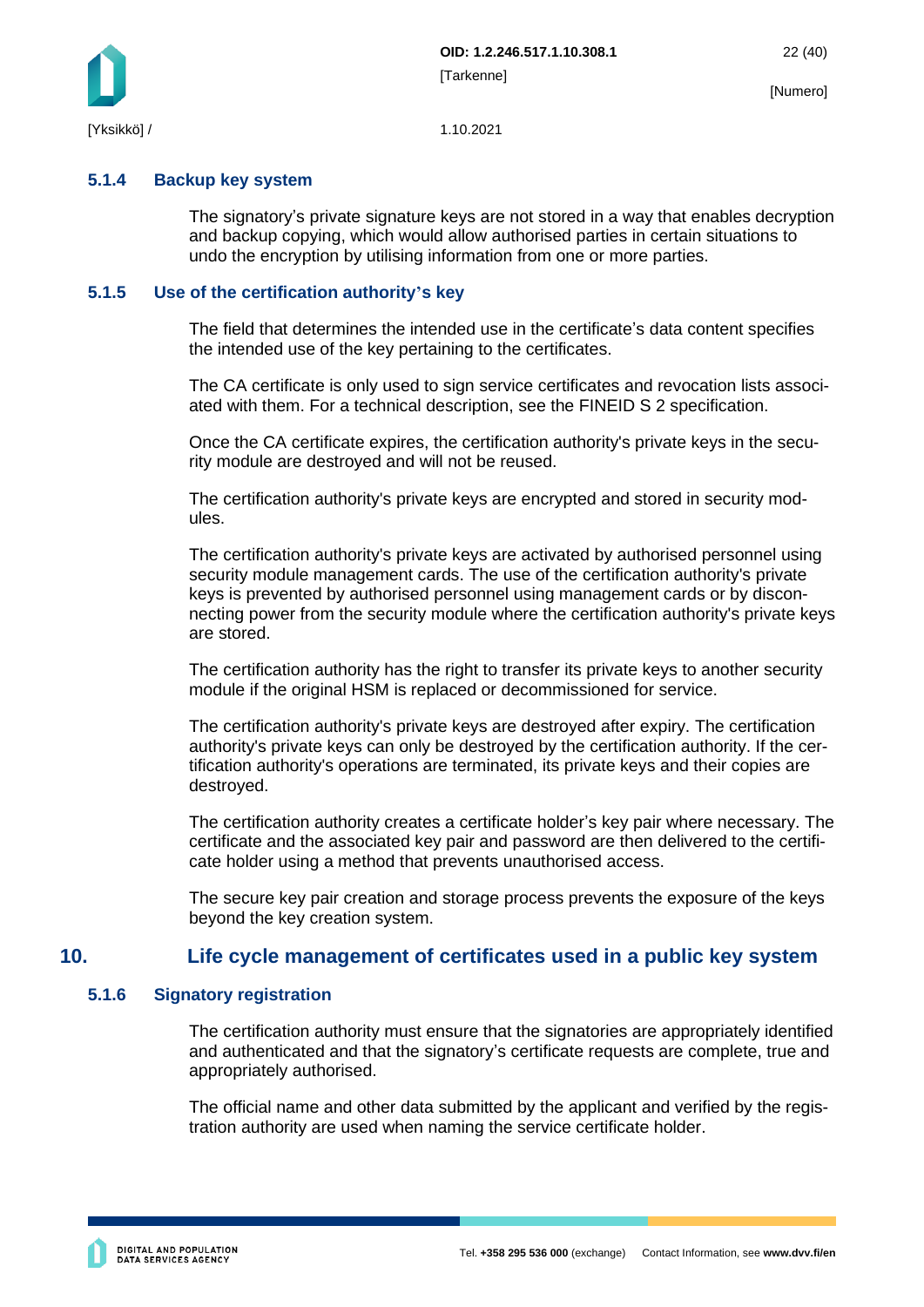The set of attributes that forms the name record in the certificate is unique and identifies the certificate holder in question. All service certificate holder organisations must operate under their own names.

The certificate holder's private keys for a server or a system signature certificate are created on the certificate holder's or their technical supplier's server. In the case of an e-mail service certificate, the certification authority creates both the key pair and the certificate and delivers them to the certificate holder.

#### *Authentication of the certificate holder's organisation*

The rights and obligations of a service certificate applicant are specified in the application document and general terms and conditions, which comprise the contract concluded with the certificate applicant.

The application document and terms and conditions of use clearly state that the applicant for a service certificate, with his or her signature, confirms the correctness of the information provided and approves of the creation of the service certificate and its potential publication in the public directory. At the same time, the applicant accepts the rules and terms pertaining to the use of the service certificate and the obligation to report any misuse or disclosure of a private key.

An agreement has been concluded between the certification authority and the registration authority as well as other vendors that provide parts of the certificate services, indisputably specifying the rights, liabilities and obligations of both parties.

A service certificate applicant is responsible for ensuring that all information submitted by them to the certification authority or registration authority essential for the certificate is correct. The service certificate holder must only use the service certificate for its intended purposes.

When a certification authority issues a service certificate, it also approves the application for a certificate.

The certificate holder must immediately report the service certificate to the revocation list if they suspect that their service certificate may have been used in breach of the terms and conditions.

Service certificate applications should be submitted on the form that can be downloaded and printed at www.fineid.fi.

Before issuing the certificate, the certification authority will check the applicant's information in such sources as the Virre register in the online service of the Finnish Patent and Registration Office. In this connection, the Digital and Population Data Services Agency will verify the domain name by means of an e-mail message. A proxy should be submitted together with the application if the certificate holder (IT contact person or similar) is acting on behalf of a company or an organisation. The information of central or local government authorities and parishes will not be checked in the Virre register. The Digital and Population Data Services Agency must have access to any domain names ending with .fi and information on their administration when processing the application. Other domain names will be checked using any available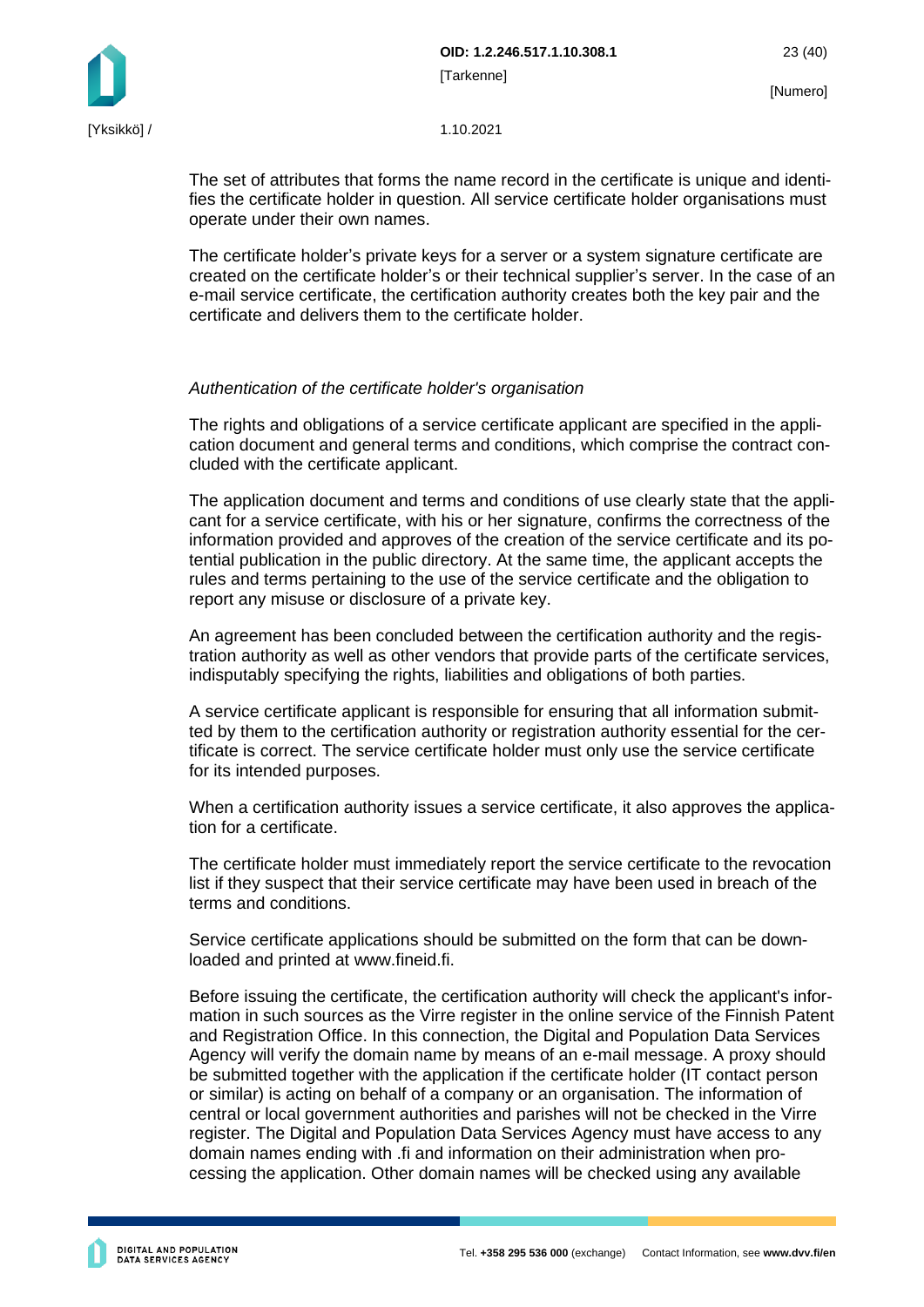online services or other reliable methods. The Digital and Population Data Services Agency only issues server certificates for IP addresses or domains used for public administration purposes.

If the applicant is a private individual, the applicant should submit the service certificate application to the certification authority in person. The applicant's identify is then verified using an identity document issued by the police, which are an identity card, a passport and a driving licences issued after 1 October 1990.

Other acceptable identity documents are: a valid passport or identity card issued by an official government agency of an EEA member state, Switzerland or San Marino, a valid driving licence issued by an official government agency of an EEA member state after 1 October 1990, or a valid passport issued by an official government agency of another state.

A service certificate will be issued for no more than 12 months. The same procedure should be used for renewing a certificate as when submitting the original application. The price of the certificate is based on the annual fee indicated in the Digital and Population Data Services Agency's service price list.

The certification authority issues a service certificate when accepting the application for a certificate.

When issuing a certificate, the certification authority is responsible for ensuring that the certificate's data content is correct at the time of certificate delivery.

When processing certificate requests, the public key is tested for known weaknesses using a software tool.

Once issued, the service certificate is delivered to the customer as agreed.

The CA checks CAA records while processing certificate registrations, and recognizes the 'dvv.fi' and 'fineid.fi' issuer domain name.

### <span id="page-24-0"></span>**5.1.7 Renewing a certificate, changing the key pair and updating a certificate**

A certificate should also be renewed if the certificate holder's details change (insofar as it affects the data content of the certificate). In this case, the certificate holder must contact the certification authority and apply for a new service certificate.

If the use of the certificate holder's private key is blocked, the certificate linked to this key must be renewed.

Certificate renewal may only be applied for by a representative of the certificate holder organisation or a party authorised by it.

When renewing certificates, the same procedures should be followed as when applying for a certificate for the first time.

The data contents of a certificate cannot be altered after the certificate has been created. When the information that affects the certificate's data content changes, the holder should apply for a new service certificate.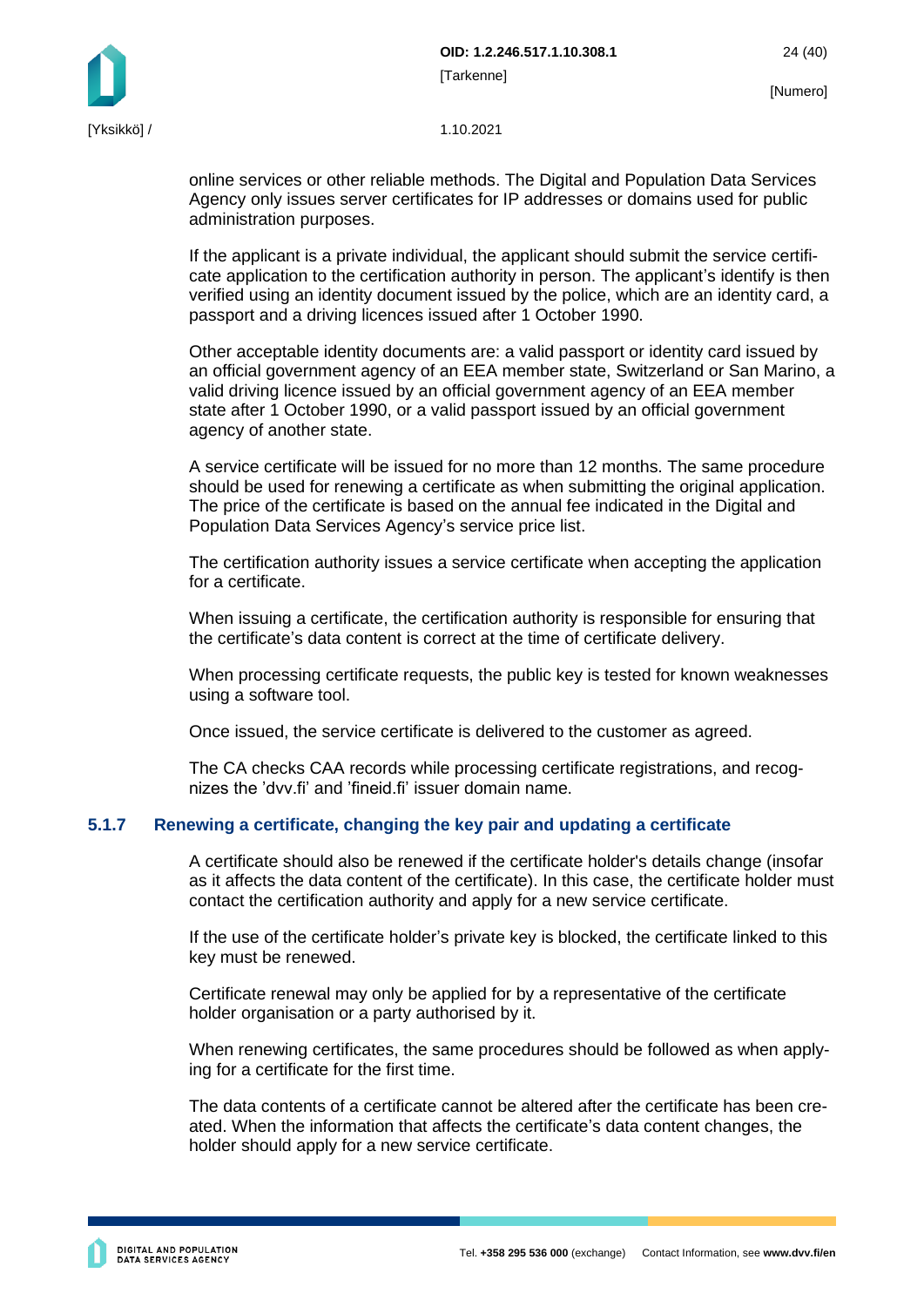

The same procedures are followed to renew a service certificate as when applying for it for the first time. When a certificate holder renews their private key, re-registration, a new certificate application and a new service certificate are always required.

#### <span id="page-25-0"></span>**5.1.8 Creation of certificates**

For the data content of a certificate, see the FINEID S2 specification at www.fineid.fi.

The certification authority's private keys are stored in security modules administrated by the certification authority which meet FIPS 140-1 or 140-2 level 3 requirements. The certification authority's private keys are protected against disclosure and unauthorised use.

The CA certificate is signed by the root certification authority and placed in a public directory.

Naming policies:

CN (Common name) = DVV Gov. Root CA – G3 RSA

OU (Organizational unit) = Varmennepalvelut

OU (Organizational unit) = Certification Authority Services

O (Organization) = Digi- ja vaestotietovirasto CA

 $C$  (Country) =  $FI$ 

and

CN (Common name) = DVV Gov. Root CA – G3 ECC

OU (Organizational unit) = Varmennepalvelut

OU (Organizational unit) = Certification Authority Services

O (Organization) = Digi- ja vaestotietovirasto CA

 $C$  (Country) =  $FI$ 

The Digital and Population Data Services Agency's certification authority for server certificates is:

CN (Common name) = DVV Social Welfare and Healthcare Service Certificates - G3R

OU (Organizational unit) = Sosiaali- ja terveydenhuollon palveluvarmenteet

O (Organization) = Digi- ja vaestotietovirasto CA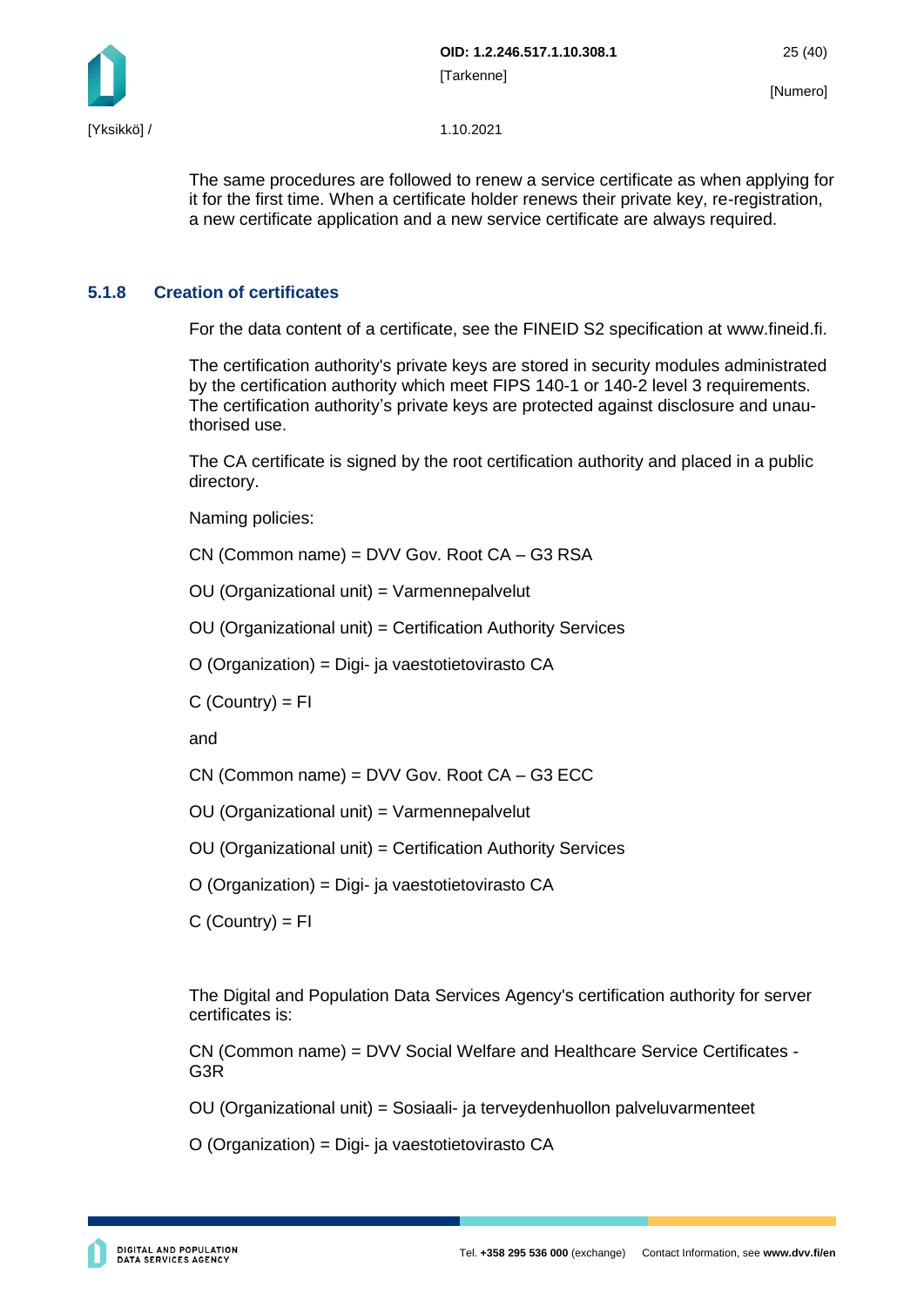

```
C (Country) = FI
```
and

CN (Common name) = DVV Social Welfare and Healthcare Service Certificates - G3E

OU (Organizational unit) = Sosiaali- ja terveydenhuollon palveluvarmenteet

O (Organization) = Digi- ja vaestotietovirasto CA

 $C$  (Country) = FI

Certification holder naming practice for server certificates (mandatory fields):

SERIALNUMBER (Serial Number) = Serial number

CN (Common Name) = Name of service ("www.fineid.fi")

O (Organization) = Organisation name (for example, Yritys Oyj)

 $C$  (Country) = FI

Optional fields:

E (Email address) = E-mail address ("webmaster@yritys.fi")

OU (Organizational Unit) = Organisation unit ("Information Management")

STREET (Street Address) = Street Address (" Lintulahdenkuja 4")

PC (PostalCode) = Postal code ("00530")

L (Locality name) =  $City$  or municipality ("Helsinki")

S (State or province name) = State ("Suomi")

DNS (DNS Name) = DNS Name ("www.yritys.fi")

Data pertaining to the holder of a CA certificate unambiguously identifies the certificate holder organisation.

The certification authority's private keys are activated by authorised personnel using HSM management cards.

The certificate holder's private keys are protected against disclosure and unauthorised use in the holder's information system. Private keys stored in the chip can only be accessed by internal commands performed in the information system.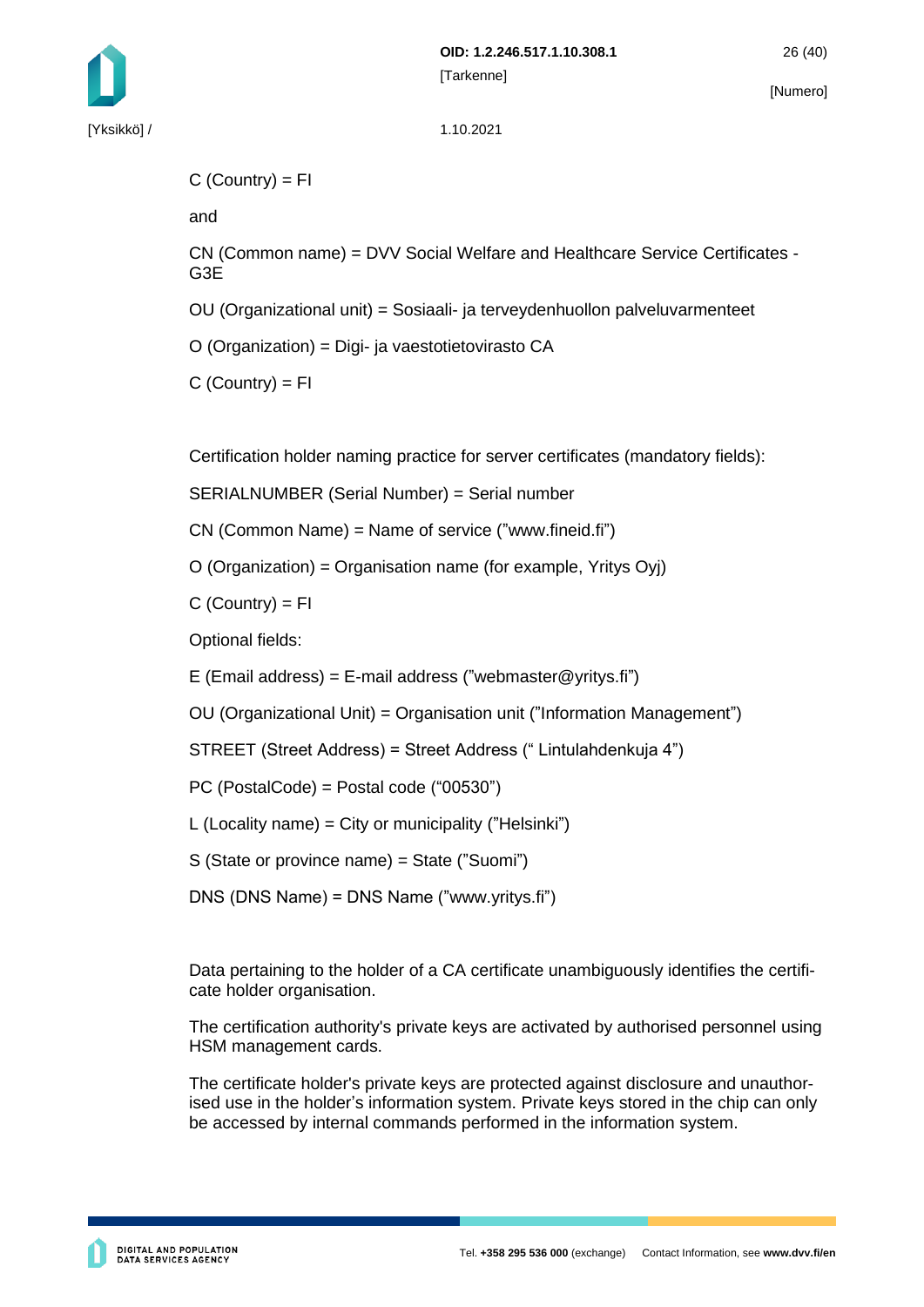

In order for a command related to the private keys to be executed, the key must be activated using the correct password.

Archived data are stored in facilities with high-level security and access control.

The CA certificate containing the certification authority's public key can be retrieved from the public directory or a service provided by the certification authority.

#### <span id="page-27-0"></span>**5.1.9 Distribution of terms of use**

The certification authority must ensure that the terms and conditions of use are made available to the customers and the parties relying on certificates.

The CA certificate containing the certification authority's public key can be retrieved from the public directory or a service provided by the certification authority.

Changes concerning the certificate policy other than those specified in section 8 will be published by the certification authority on its website (www.fineid.fi) at least 30 days before the change takes effect.

The certification authority publishes all service certificates and revocation lists in a non-chargeable, openly available public directory. The certification authority publishes the certificate policy, the certification practice statements, the PKI disclosure statement and other public documents pertaining to the production of certificate services on its website www.fineid.fi.

#### *Availability of data*

Directory and revocation list data are publicly available. The FINEID specifications published by the certification authority are available on the certification authority's website at www.fineid.fi. In addition, the certificate policies and certification practice statements are available on the certification authority's website at www.fineid.fi.

#### *Repositories*

The information published by the certification authority is available on the certification authority's website at www.fineid.fi. Confidential data used in the certificate system are stored in the certification authority's own confidential repository. The certification authority's data are archived according to the valid archiving rules. Special attention is paid to the handling of personal data, and the Digital and Population Data Services Agency has published a specific set of procedures for the provision of certificate services in accordance with the Personal Data Act. The certification authority has also prepared a file description referred to in the Personal Data Act for the processing of personal data in each area of the certificate system, and these descriptions have been published on the certification authority's website at www.fineid.fi.

#### <span id="page-27-1"></span>**5.1.10 Distribution of certificates**

Each certificate is published in the public directory immediately upon its creation, and it remains in this directory for as long as it remains valid. The certification authority publishes a revocation list that is valid for two days after its publication. This revocation list is updated once an hour.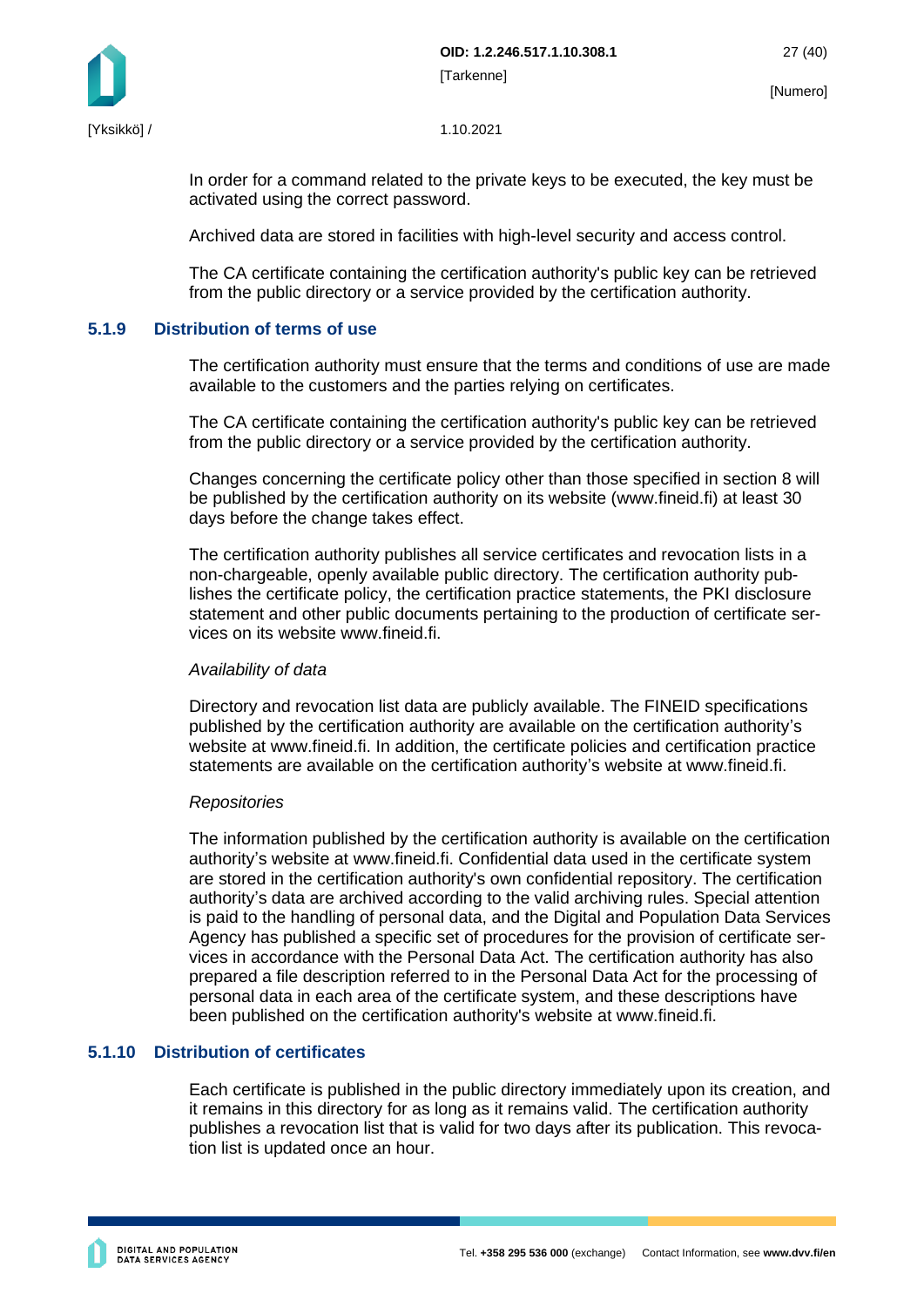

Directory and revocation list data are publicly available at ldap://ldap.fineid.fi.

#### <span id="page-28-0"></span>**5.1.11 Revoking a certificate and placing it in a suspended state**

#### *Revocation and suspension of a certificate*

The certification authority maintains a certificate revocation service. Details of revoked certificates are published on a certificate revocation list, which is signed by the certification authority and published in a public directory. Certificates cannot be temporarily suspended.

The certification authority does not notify certificate holders if their certificates are revoked.

#### *Prerequisites for revoking a certificate*

A certificate can be revoked:

- upon the certificate holder's request
- when information that affects the data content of the certificate holder's certificate has changed
- a private key linked to the certificate has been lost or compromised
- the certificate holder organisation has ceased to operate.

No attempt must be made to use the certificate after the revocation request has been made.

#### *Who can request revocation of a certificate*

A certificate revocation request can be made by:

- a representative of the service certificate holder organisation;
- the service certificate holder
- the certification authority, if the conditions specified in section 6.2 are met.

#### *Certificate revocation process*

The certificate holder contacts the certification authority to make a revocation request. The request can be made:

- 1. by telephone
- 2. n person by visiting the registration point, or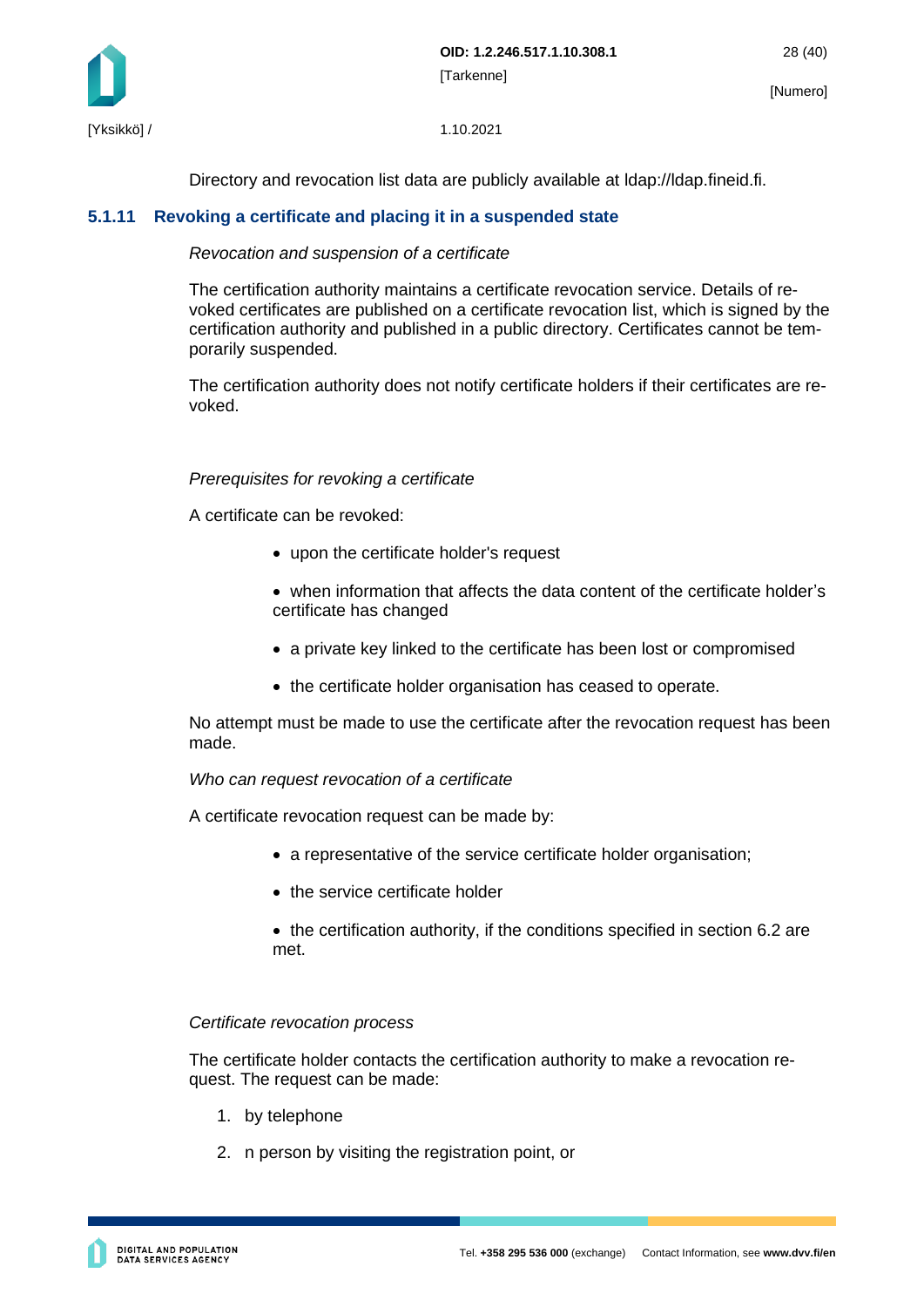

3. by contacting the certification authority in writing.

The certification authority's official duties include the revocation of certificates:

• as a certificate holder organisation ceases to operate.

When revoking the certificate, the following information is recorded:

- identifying data of the service certificate
- personal data of the person making the revocation request
- organisation of the person making the revocation request
- the method used to identify the person making the revocation request
- time and date of the revocation request
- reason for the revocation request
- personal data of the person receiving the revocation request
- other additional information provided by the certificate holder
- the time and date when the key pair was compromised, the date on which the certificate holder organisation ceased to operate or similar
- details of the person executing the revocation
- the date of revocation.

The certification authority will not send the certificate holder a separate confirmation of having revoked the certificate. The data related to the revocation will be kept on file for 10 years.

#### *Certificate holder's duty to request revocation*

The certificate holder must request revocation of his or her certificate immediately by contacting the certification authority if the conditions for revoking the certificate set out in section 6.2 are met.

#### *Revocation request processing time*

The certification authority processes certificate revocation requests immediately.

The relying party's duty to verify the validity of a certificate

The relying party is responsible for verifying that the certificate is valid and that it has not been revoked before accepting the certificate.

The relying party is responsible for checking the valid revocation list. The certificate should not be trusted before the relying party has checked the revocation list.

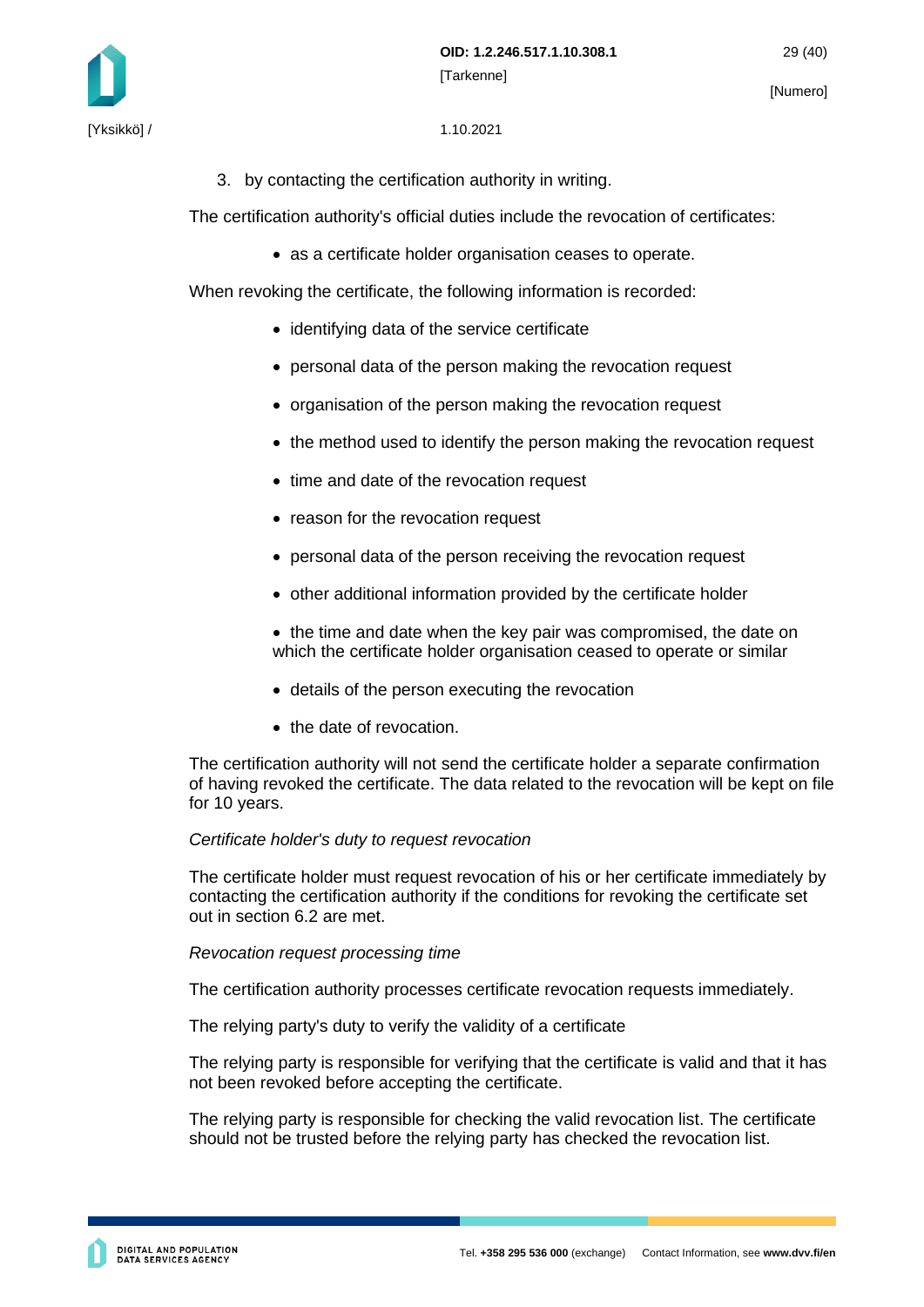

[Yksikkö] / 1.10.2021

#### *Publishing frequency of the revocation list*

An updated revocation list is published every hour.

It indicates the scheduled publication time of the next revocation list. The next list may be published before the scheduled time.

#### *Maximum validity period of the revocation list*

Each updated revocation list is valid for no more than 48 hours. Each list specifies the end time of its validity.

The holder of a service certificate may have the certificate revoked before the expiry of its validity period.

#### Revocation request procedure

The service certificate holder or an authorised representative of the certificate holder organisation must notify the Digital and Population Data Services Agency's Certificate Services if they know or suspect that the certificate holder's private key has been compromised. The notification should be submitted by telephone during office hours to +358 (0)9 2291 6748, by fax to +358 (0)9 2291 6795 or by an e-mail message signed using a qualified certificate issued by the Digital and Population Data Services Agency to kirjaamo@dvv.fi. The notification should contain the following information: the name and organisation of the person making the notification, and the serial number of the service certificate to be revoked. The certification authority revokes the certificate in question once it has received the notification. When the certificate holder has submitted a revocation request to the certification authority and the revocation has been confirmed (during the telephone call, by fax or by e-mail depending on how the notification was submitted), the certificate holder no longer is responsible for the use of the certificate.

### <span id="page-30-0"></span>**11. The certification authority's management and operating procedures**

The Digital and Population Data Services Agency maintains a classification of importance for certificate service objects and systems, their backups, priorities and minimum maintenance levels.

#### <span id="page-30-1"></span>**5.1.12 Security management**

The Digital and Population Data Services Agency's information security is managed according to the Digital and Population Data Services Agency's information security policy and standard ISO 27001.

#### <span id="page-30-2"></span>**5.1.13 Repository classification and management**

The Digital and Population Data Services Agency is an agency subordinate to the Ministry of Finance. The certificate services it provides are covered by a financial administration system and supervision as laid down in specific provisions. The financial management of the Digital and Population Data Services Agency is based on the acts and decrees that govern central government finances and regulations issued by the Ministry of Finance and the State Treasury. The National Audit Office is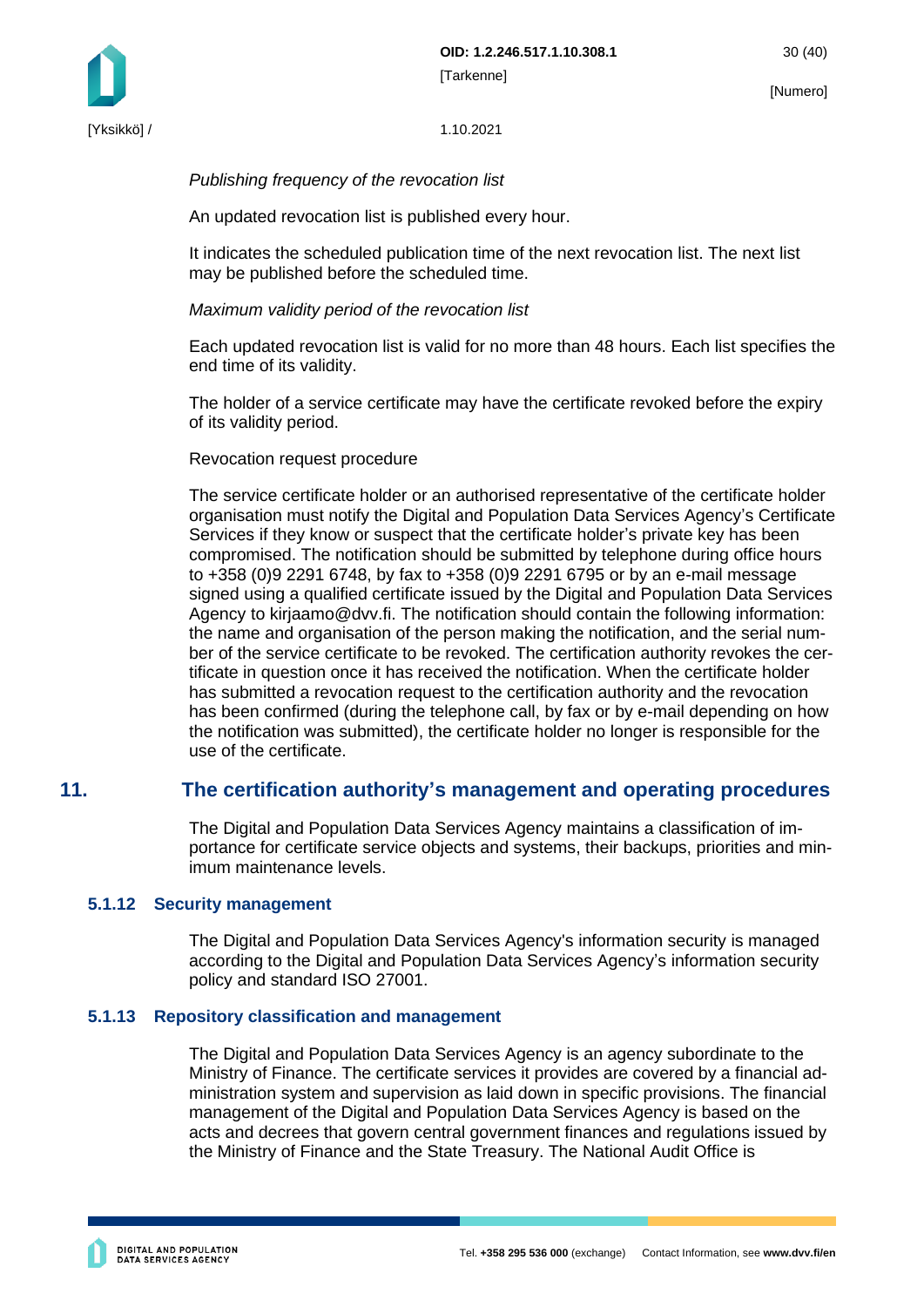

responsible for the DPDSA's financial oversight. In addition, its performance is reviewed from the points of view of effectiveness, economy and productivity.

In compliance with the general Terms and Conditions of Public IT Procurement (JIT 2007), the Digital and Population Data Services Agency ensures that it has adequate financial resources for proper arrangement of certificate operations and for covering possible liabilities.

#### <span id="page-31-0"></span>**5.1.14 Staff and information security**

The Digital and Population Data Services Agency serves as a certification authority responsible for certification activities. The technical vendors have been selected through competition and work at the responsibility and on behalf of the Digital and Population Data Services Agency.

The Digital and Population Data Services Agency pays particular attention to the reliability of both its own staff and the technical vendors and registration authorities and to their skills needed for the execution of the tasks.

#### *Background checks*

The Digital and Population Data Services Agency requests for a basic security clearance for its staff and technical vendors who work with the certificate environment.

#### *Procedure adhered to in the security clearance*

The staff's work experience is scrutinised at the time of recruitment. A basic security clearance is requested for each person based on the information he or she has provided on a standard form.

All relevant personnel of the certification authority, certificate service and directory service providers and those performing key tasks in the revocation service must:

- complete a form which is submitted to the Finnish Security Intelligence Service for basic background check purposes
- refrain from duties which are in conflict with their obligations and responsibilities
- not be persons known to have been released from a previous duty on the grounds of negligence of duty or misconduct
- be appropriately qualified for the duties they are taking on.

#### *Training requirements*

The Digital and Population Data Services Agency's staff must be trained so that duties can be carried out in the optimal way. The Digital and Population Data Services Agency has a training plan, the implementation of which is the responsibility of the Digital and Population Data Services Agency's administration unit.

#### *Maintenance of expertise and skills*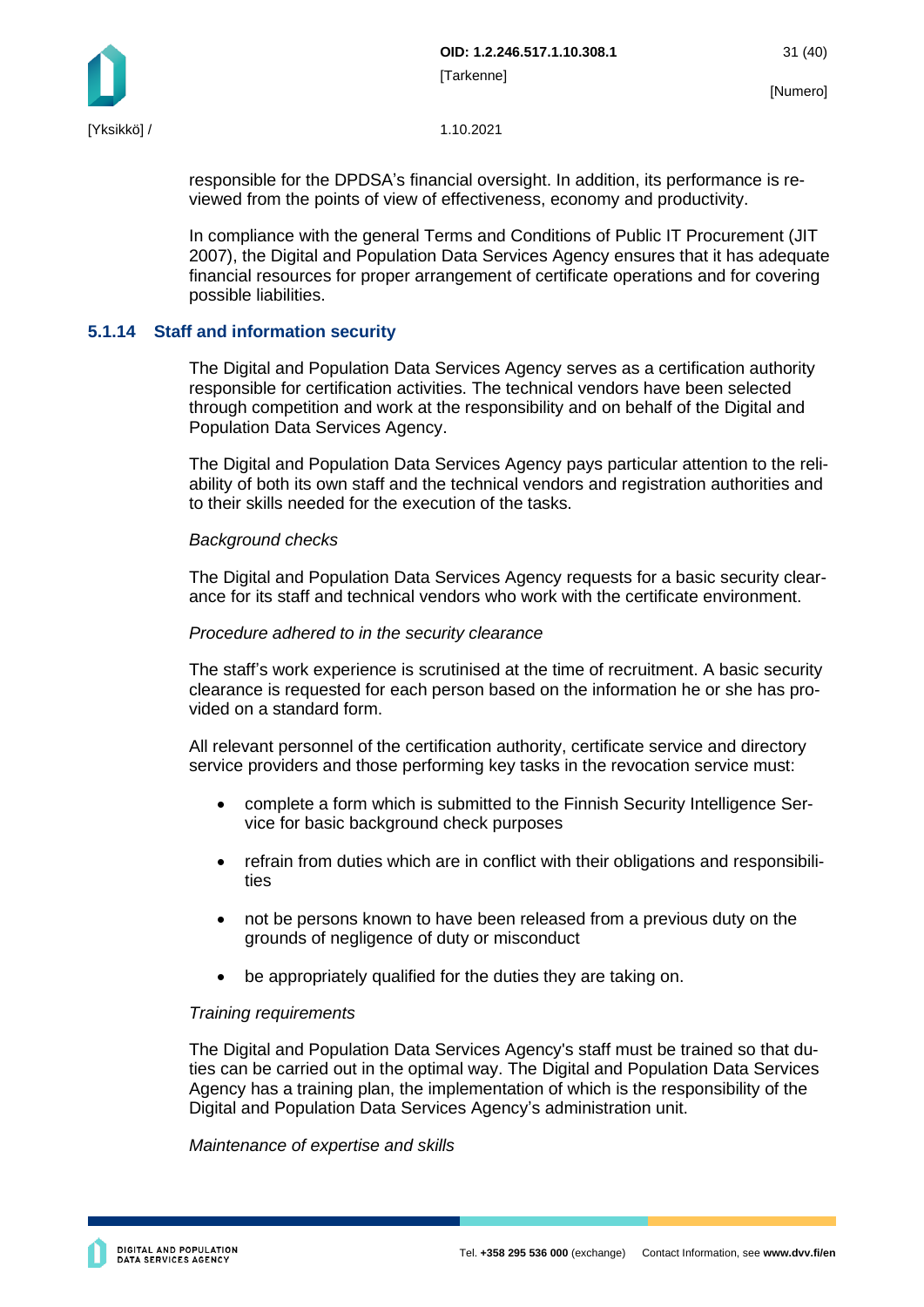

Staff training is planned and maintained in such a way that the expertise related to the management of the task is always at the best possible level required by the task.

#### *Requirements for task rotation*

When planning for task rotation in the certification authority's tasks, the tasks must be organised in such a way that the employee can perform his or her new duties in an optimal way. Keeping up good information administration practices and maintaining a sufficient level of task-specific skills are taken into consideration in the planning of the task rotation.

Task rotation also adheres to the Digital and Population Data Services Agency's information security policy and information security plan as well as the Digital and Population Data Services Agency's other general instructions.

#### *Measures resulting from deviations*

The Digital and Population Data Services Agency's staff are subject to liability for acts in office and work following the internal instructions of the Digital and Population Data Services Agency. Provisions on the position of a public official are laid down in the state officials act (valtion virkamieslaki, 750/1994).

#### *Staff representing the organisation*

When recruiting staff, it must be ensured that the staff's skills correspond to the requirements of the tasks and that no circumstances revealed in the background check put an employee's interests at odds with the production of certificate services.

#### *Documents given to the staff*

The staff always has access to the Digital and Population Data Services Agency's quality and security documents.

#### <span id="page-32-0"></span>**5.1.15 Physical security and security of the environment**

The Digital and Population Data Services Agency uses technical vendors for carrying out the information technology tasks of the certificate service. The DPDSA is responsible, as the certification authority, for the safety and operation of certificate production in an appropriate way in all of its areas.

#### *Location and building properties*

The certification authority's systems are located in high-security data centres and meet the guidelines and orders imposed on data centres regarding security.

Facility safety has been implemented in such a way that unauthorised access to the facilities is prevented.

#### *Physical access to facility*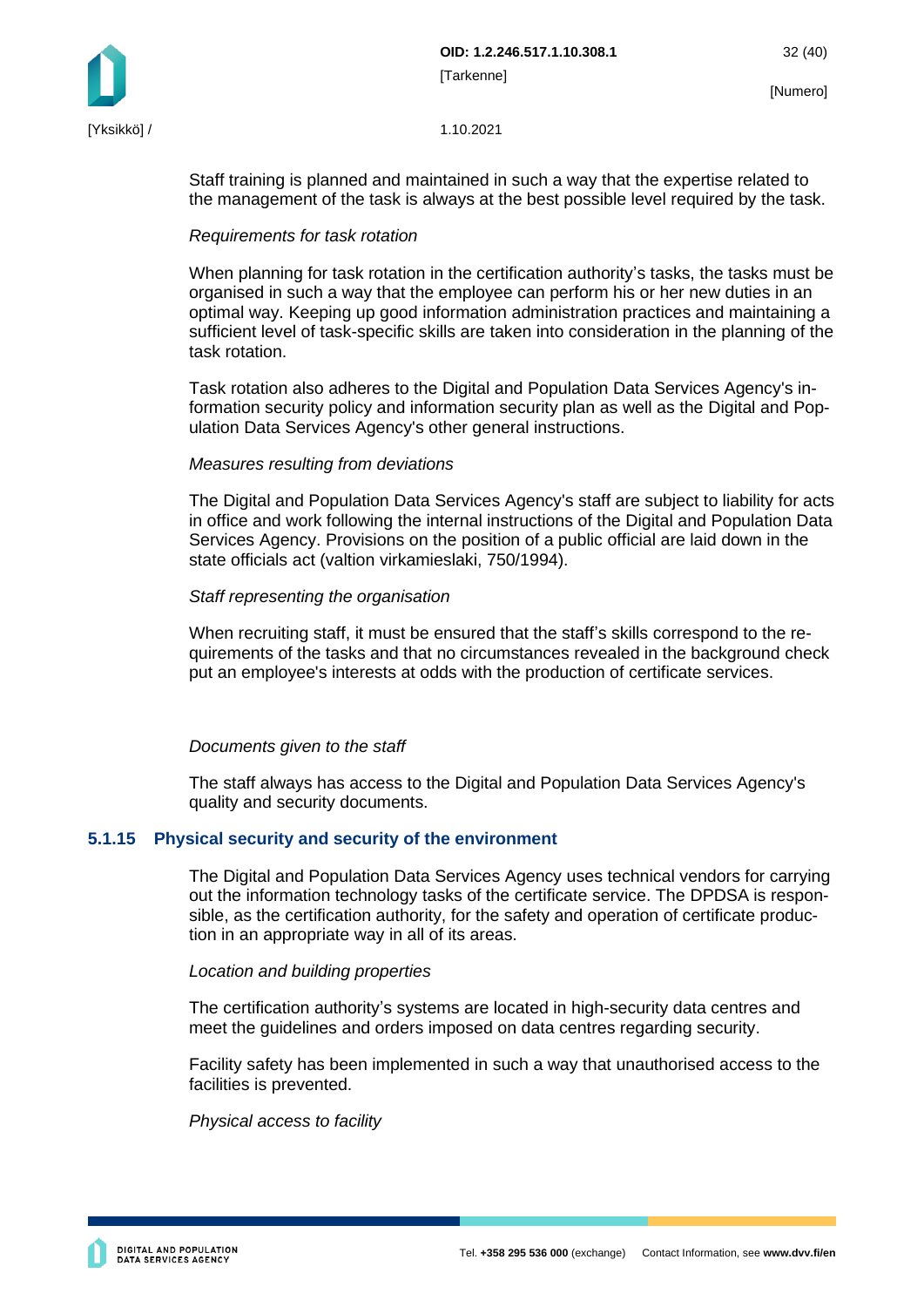

Facilities where production duties for the certificate system are carried out have controlled physical access. The access control system detects authorised and unauthorised entry. Access to data centre facilities requires the identification of the person, whereby the person is identified, his or her access right is verified and the transactions are registered. Data centre facilities are guarded at all times of the day.

#### *Auxiliary arrangements*

The hardware solutions have been implemented according to good information administration practice in such a way that in the event of system failure, a backup system can be used without compromising the confidentiality, integrity or availability of the data contained in the system.

The supply and maintenance of spare parts for important devices has been ensured.

#### <span id="page-33-0"></span>**5.1.16 Operations management**

The Digital and Population Data Services Agency uses technical vendors for the registration and information technology duties of certificate production. The Digital and Population Data Services Agency serves as a certification authority responsible for certification activities.

The certification authority's tasks are comprised of the following areas of responsibility:

- Information security
- **Registration**
- System administrator
- System user
- System supervisor

The certification authority and the technical supplier have concluded a supply agreement which contains detailed descriptions of the supplier's duties, methods and responsibilities and the information security provisions.

#### <span id="page-33-1"></span>**5.1.17 Management of access to systems**

The creation, activation, backup and recovery of the certification authority's private keys require the presence of two persons with administrator privileges.

At least two persons authorised to carry out maintenance on the system are present when the certification authority's private key's hardware security module is initialised.

The use of the system requires the presence of at least one person authorised to do so.

The registration and identification of a service certificate requires the presence of one person.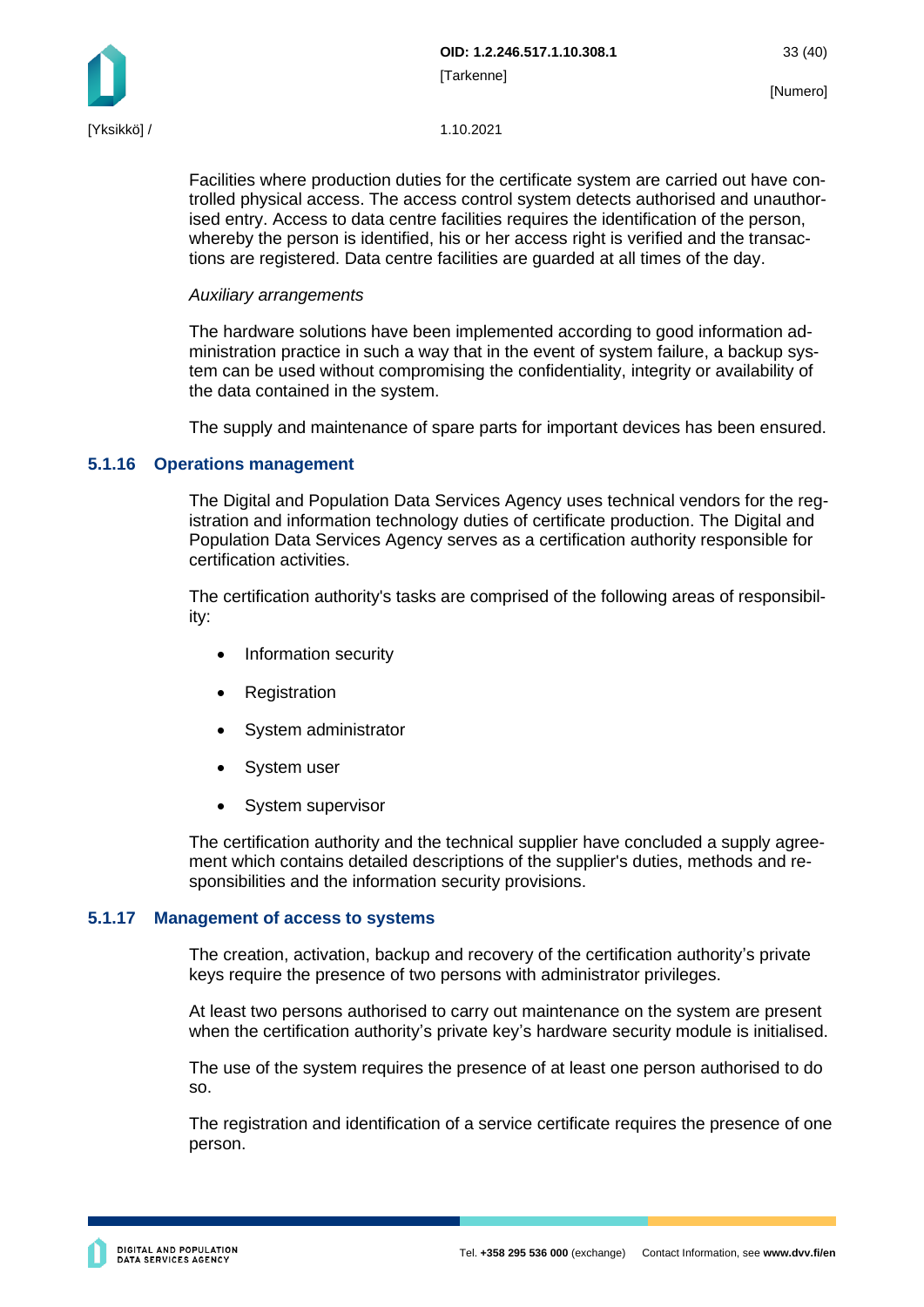

#### <span id="page-34-0"></span>**5.1.18 Commissioning and maintenance of systems to be trusted**

Registration authority of the server certificate: The registration authority is the Digital and Population Data Services Agency's Certificate Services.

The certificate system administrator: Identified on the basis of a personal system management card. System administrators include the system specialists of the certificate system supplier and authorised personnel of DPDSA.

Certificate system user: Identified on the basis of a personal system access card. The certificate system's users include data centre operators, technical certificate request initiators, and the revocation service.

#### <span id="page-34-1"></span>**5.1.19 Business continuity management and processing of anomalies**

The Digital and Population Data Services Agency has a continuity and preparedness plan that enables the continuity of the certification operations.

*The certification authority*'*s private key has become disclosed or the certificate has been revoked*

In each certification practice statement, the root certification authority states the measures that the root certification authority, the CA certificate holders, parties relying on the CA certificate, registration authorities and the root certification authority's staff must take if the root certification authority's private key has become disclosed or otherwise unusable.

In such cases, the root certification authority will either suspend its service as described in section 7.4.9 or carry out the following measures:

a) The root certification authority notifies all CA certificate holders, relying parties, and customers with whom the certification authority has agreements in place or who are otherwise, on the grounds of a contractual relationship or government activities, in a relationship with the root certification authority that entitles them to be notified by the root certification authority.

b) The root certification authority creates a new key as described in section 7.3.3.

c) All CA certificates and end user certificates that are valid and have been issued using the exposed key must be revoked on one or several revocation lists whose validity period does not expire until the validity of the last revoked CA certificate has expired.

#### *Compromised security because of a natural disaster or other catastrophe*

The Digital and Population Data Services Agency's security policy takes into account the measures necessitated by the compromising of external security. The Digital and Population Data Services Agency is ISO 27001 certified with respect to information security, which also sets requirements for the Digital and Population Data Services Agency's operations after the occurrence of a catastrophe.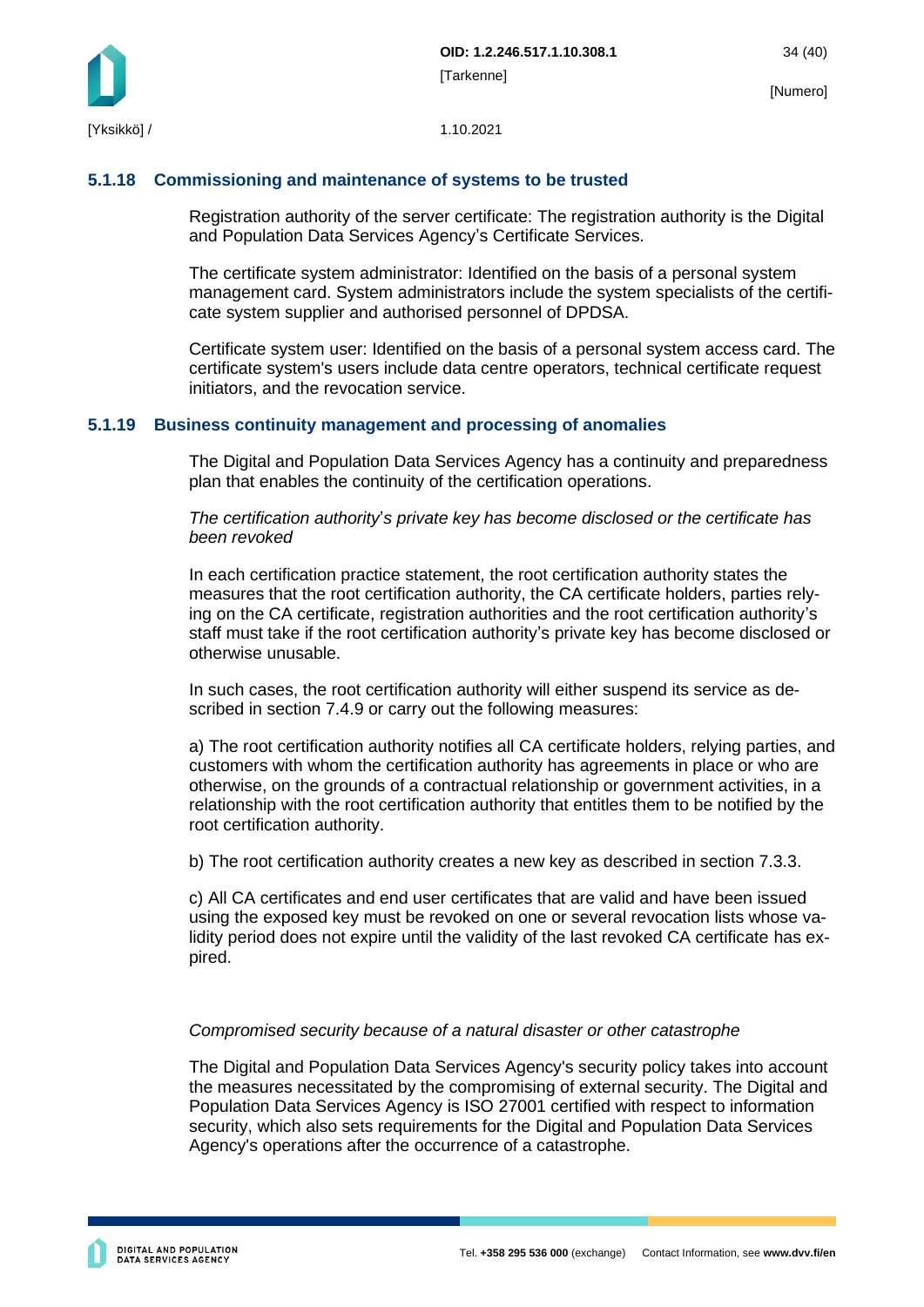

#### <span id="page-35-0"></span>**5.1.20 End of the certification authority's operation**

The termination of the certification authority is considered to be a situation where all services related to the issuing of CA certificates are permanently terminated. The termination of the certification authority does not refer to a situation where the certification service is transferred from one organisation to another.

The certification authority communicates about the termination of the certificate services as soon as possible, however at least one month before the time of termination.

Before the termination of the certification authority, at least the following measures shall be taken:

a) All service certificates that are valid and have been granted are closed on one or several revocation lists whose validity period does not expire until the validity of the last revoked certificate has expired.

b) The certification authority revokes all authorisations of its contracting partners to carry out tasks pertaining to certificate issuing process on behalf of the certification authority.

c) The certification authority ensures that access to the certification authority's archives will be maintained also after the termination of the certification authority.

#### <span id="page-35-1"></span>**5.1.21 Applicable legislation**

The Digital and Population Data Services Agency complies with the valid Finnish legislation in its certificate service activities.

Provisions on the certificates issued by the Digital and Population Data Services Agency are contained in the Act on the Population Information System and the Certificate Services of the Digital and Population Data Service Agency (661/2009).

The Digital and Population Data Services Agency's liability related to the provision of certificate services is determined under the valid cooperation agreements and pursuant to the provisions in the Tort Liability Act (412/1974). In addition, the requirements laid down in the Act on Strong Electronic Identification and Trust Services (617/2009) apply to the Digital and Population Data Services Agency.

#### <span id="page-35-2"></span>**5.1.22 Retention of information pertaining to certificates**

The information published by the certification authority is available on the certification authority's website. Confidential data used in the certificate system are stored in the certification authority's own confidential repository. The certification authority's data are archived according to the valid archiving rules. Special attention is paid to the handling of personal data, and the Digital and Population Data Services Agency has published a specific set of procedures for the provision of certificate services in accordance with the Personal Data Act. The certification authority has also prepared a description of file for each component of the certificate system compliant with the Personal Data Act with respect to the processing of personal data.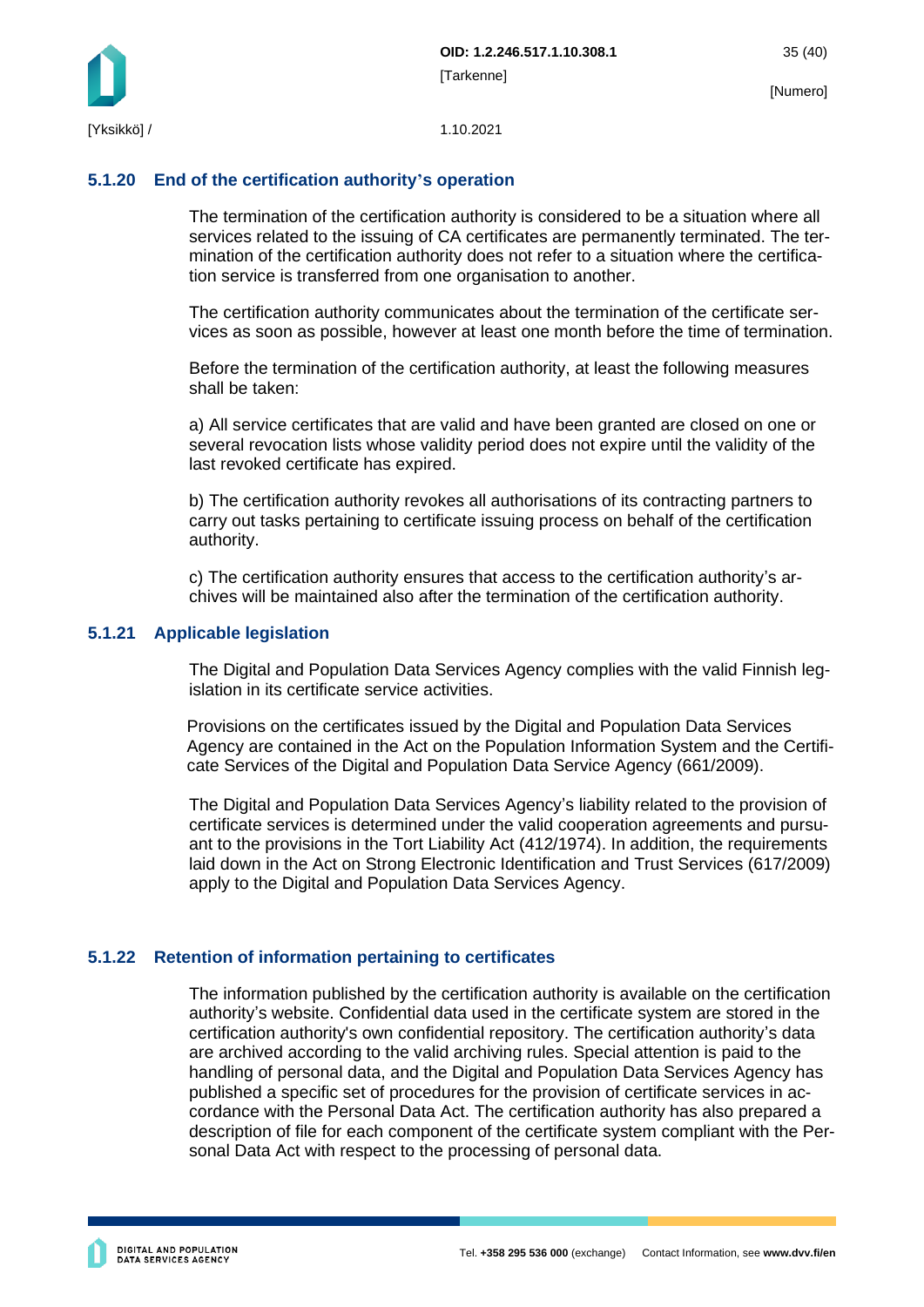#### [Yksikkö] / 1.10.2021

The provisions of the archive act (arkistolaki, 831/1994) are applied as the general act on archiving. The right to obtain information is determined according to the Act on the Openness of Government Activities (621/1999). With respect to the archiving of certificates, the provisions pertaining to archiving in electronic services legislation are also applied. Certificate register data will be kept on file for at least 10 years after certificate expiry. The certification authority archives the following information:

a) The application form signed by the applicant, and the acknowledgement of receipt of the service certificate and the associated terms and conditions.

b) Issued server certificates, their data contents and additional details related to their life cycle management starting from the time of expiry or revocation of the certificate.

c) Events related to the creation or renewal of the certification authority's private key

d) Server certificate revocation requests

d) Revocation lists saved to the public directory and other information related to server certificate revocation

f) Current and previous versions of the certificate policy and the corresponding certification practice statements

g) User actions by the administrators and users of the certificate system who are registered users of the certificate system are recorded in log files

h) Audit reports and records, including information security audits and system audits.

The archive data are stored in accordance with regulations pertaining to the qualified certification authority in question.

#### *Protection of archives*

The certification authority stores the archived documents related to server certificate application, the applicant's identification and server certificate delivery in appropriate facilities.

Archived data are stored on high-security premises with access control.

*Backup methods for archived data*

Backup copies are stored in a place physically separate from the original data.

#### *Acquisition and backup methods for archived data*

If a certification authority's service is interrupted or terminated, the authority shall notify all of its customers that the archive will continue to be available. All archive queries should be sent to the certification authority or some other party designated by the authority before it terminates its service.

The certification authority ensures the availability and readability of the archives, also in the event that the certification authority's operations are interrupted or terminated.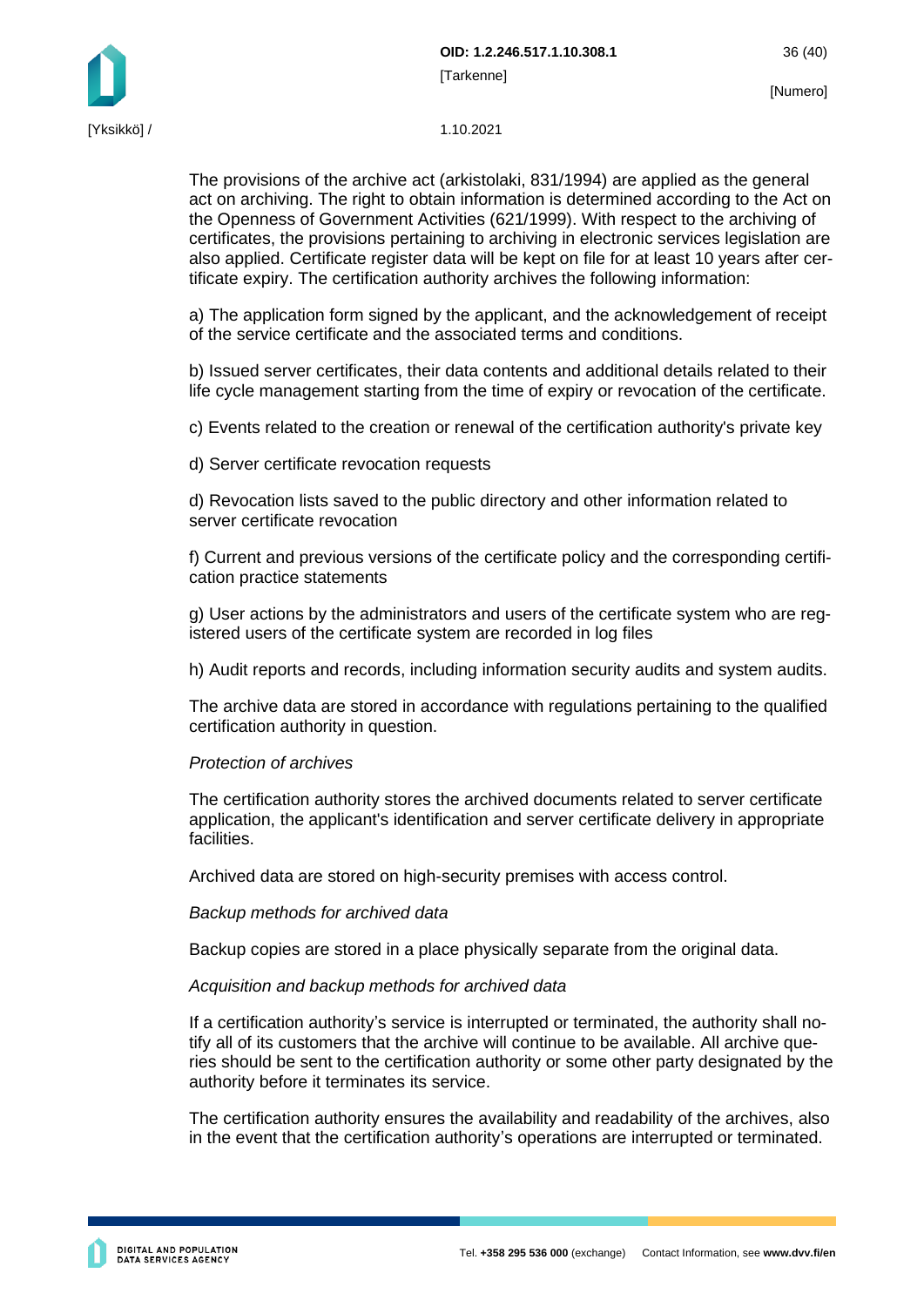Archived data will be made available as deemed appropriate from the point of view of the server certificate holder or the relying party.

### <span id="page-37-0"></span>**12. Organisation requirements**

The Digital and Population Data Services Agency is a public authority which administers a personal data file and, under the Act on the Population Information System and the Certificate Services of the Digital and Population Data Service Agency (661/2009), is responsible for providing certified electronic services in addition to its other tasks.

The Digital and Population Data Services Agency issues certificates on application. The rights and responsibilities of a certificate applicant are specified in the Digital and Population Data Services Agency's certificate application document and the general terms and conditions of use, which comprise a contract concluded with the certificate applicant.

An agreement has been concluded between the Digital and Population Data Services Agency and the Registration Authority as well as other vendors that provide parts of the certificate services, indisputably specifying the rights, liabilities and obligations of both parties.

The certificate services produced by the Digital and Population Data Services Agency are covered by a financial administration system and supervision as has separately been set forth. The Digital and Population Data Services Agency is a government agency under the Ministry of Finance. The financial management of the Digital and Population Data Services Agency is based on the acts and decrees that govern central government finances and regulations issued by the Ministry of Finance and the State Treasury. The National Audit Office is responsible for the DPDSA's financial oversight. In addition, its performance is reviewed from the points of view of effectiveness, economy and productivity.

The Digital and Population Data Services Agency complies with the valid Finnish legislation in its certificate service activities. The Digital and Population Data Services Agency performs its duties carefully, reliably and appropriately. The Digital and Population Data Services Agency keeps publicly available information regarding its certificates and certificate activities, based on which the operation and reliability of the certification authority can be assessed.

The Digital and Population Data Services Agency pays particular attention to the reliability of both its own staff and the technical vendors and registration authorities and to their skills needed for the execution of the tasks. The Digital and Population Data Services Agency has the necessary technical ability and financial resources for appropriately arranging the certificate activities and for covering potential liability for damages. The Digital and Population Data Services Agency's staff are subject to liability for acts in office and work following the internal instructions of the Digital and Population Data Services Agency. Provisions on the position of a public official are laid down in the state officials act (valtion virkamieslaki, 750/1994).

Any disputes shall be settled according to Finnish law. Valid legislation is adhered to in settling appeals and disputes, in administrative supervision and implementation of law.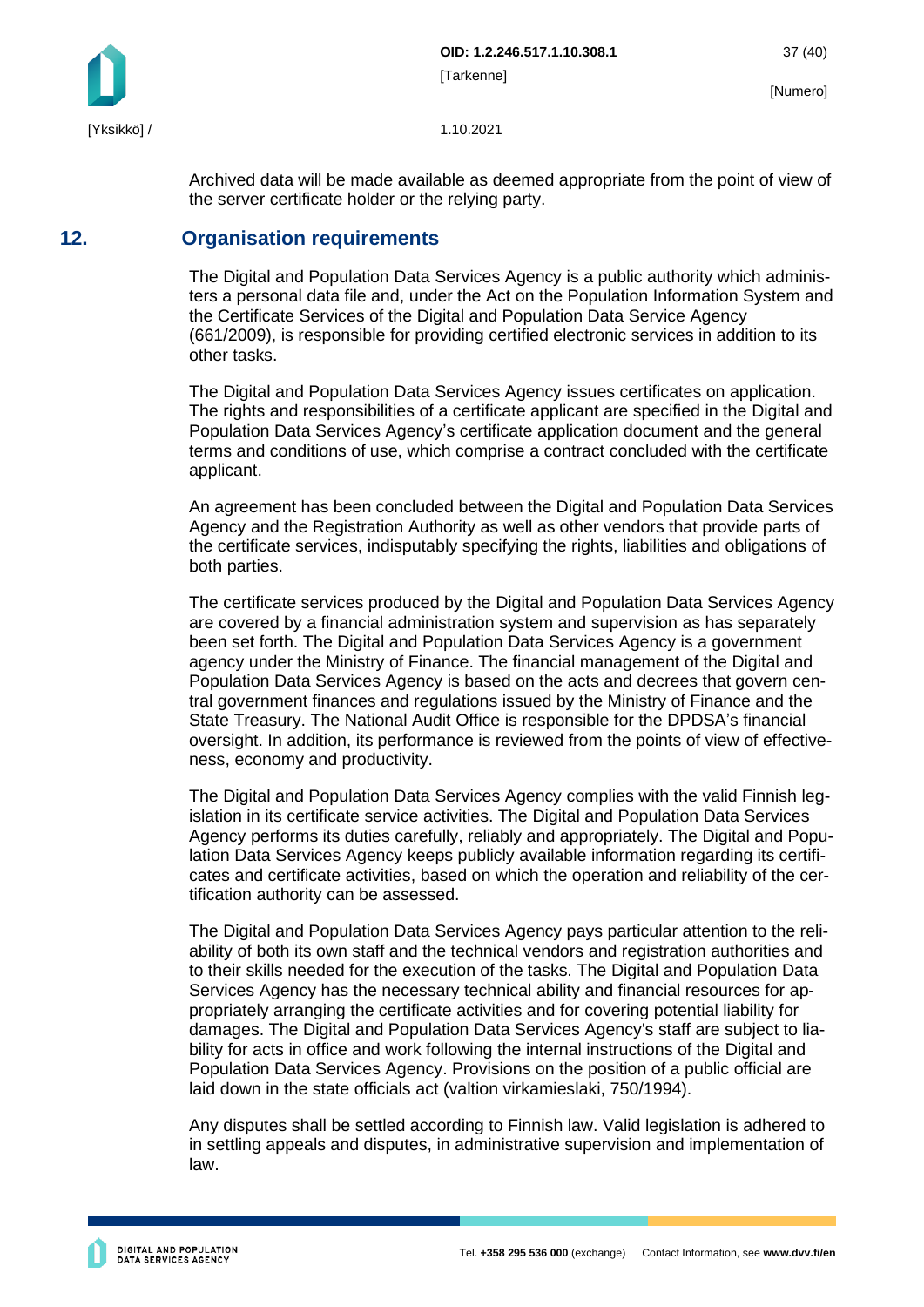

This certification practice statement was registered by, and the associated copyrights belong to, the Digital and Population Data Services Agency. The Digital and Population Data Services Agency owns all data pertaining to the certificates and documentation as stated in the technical terms of delivery. The Digital and Population Data Services Agency has full ownership and utilisation rights to this certification practice statement. The Digital and Population Data Services Agency is responsible for the administration and updating of this certification practice statement.

### <span id="page-38-0"></span>**13. . Framework for the specification of other certificate policy documents**

This section specifies the general framework for other certificate policies of certification authorities issuing certificates. A certification authority can confirm their compliance with this general specification framework as set out in section 8.3. In general, a precondition for compliance is complying with the requirements in sections 6 and 7, excluding the requirements that apply to certification authorities that only issue certificates to the general public.

### <span id="page-38-1"></span>**14. Specification document management**

#### *Modifications to specifications*

The certification authority may change the specifications because of legislative, operative or technical requirements. Changes to the specifications must be recorded in the certificate policy and certification practice statement documents as described below.

#### *Publication and communication*

The certification authority publishes a certificate policy and a certification practice statement, available at the website www.fineid.fi.

The certification authority's public specifications pertaining to the production of certificates can be obtained from the same websites.

The agreements concluded with information technology vendors on the delivery of certificates and production system descriptions and product-related specifications are confidential.

#### *Modification and approval procedure of the certification practice statement*

The Digital and Population Data Services Agency approves the certificate policy and certification practice statement pertaining to service certificates. These documents may be modified according to the Digital and Population Data Services Agency's internal change policy.

The Digital and Population Data Services Agency will communicate the changes to Traficom and on its own website well in advance of their entry into force.

The Digital and Population Data Services Agency maintains version management of the documents and archives all certificate policy and certification practice statement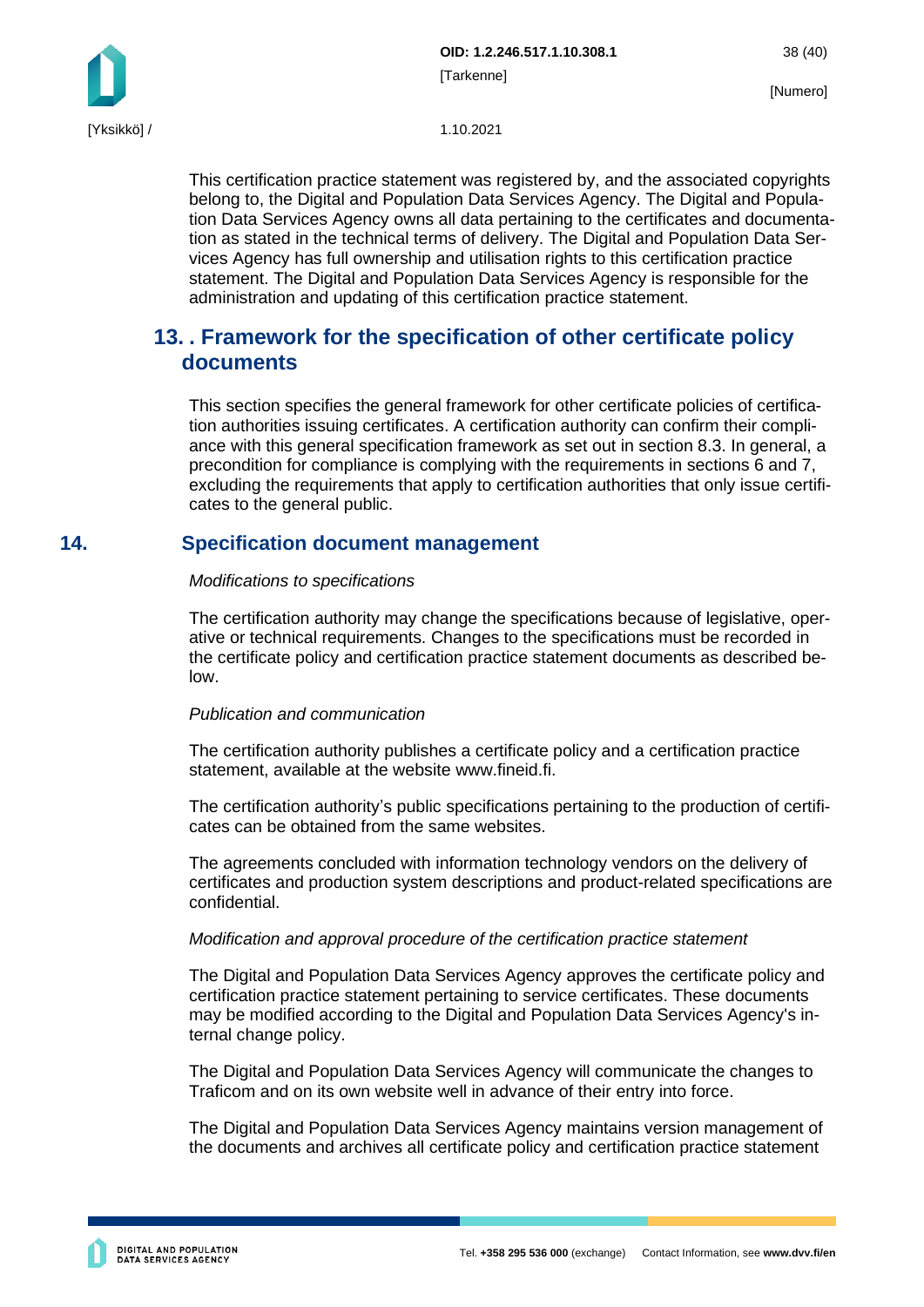

documents. Typographic corrections and changes of contact details may be made with immediate effect.

> 1. All items of the certificate policy and certification practice statement can be amended by communicating the main upcoming changes 30 days before their entry into force.

> 2. Items that Digital and Population Data Services Agency does not deem to have significant effect on certificate holders and trusting parties may be amended with communication 14 days in advance.

### <span id="page-39-0"></span>**15. Additional requirements**

In the context of fulfilling the requirements specified in section 7.3.4, the customers and the relying parties shall be informed of how each current policy adds to, or restricts further, the certificate policy requirements as they are specified in this document.

### <span id="page-39-1"></span>**16. Compliance**

The certification authority may only state it works in compliance with this certification practice statement

> a) if the certification authority confirms that they comply with an identified certificate policy and, on request, makes proof of compliance available for the customer and relying parties. The proof may, for example, include an auditor's report that confirms the certification authority's compliance with the requirements of an identified certificate policy. While this may be an auditor internal to the certification authority's organisation, the auditor must not have a hierarchical relationship with the certification authority implementing the operations.

> b)if a qualified and independent party has recently assessed the present state of the certification authority's adherence to the requirements of a uniquely identified certificate policy. Upon request, the assessment results must be made available to the customers and relying parties.